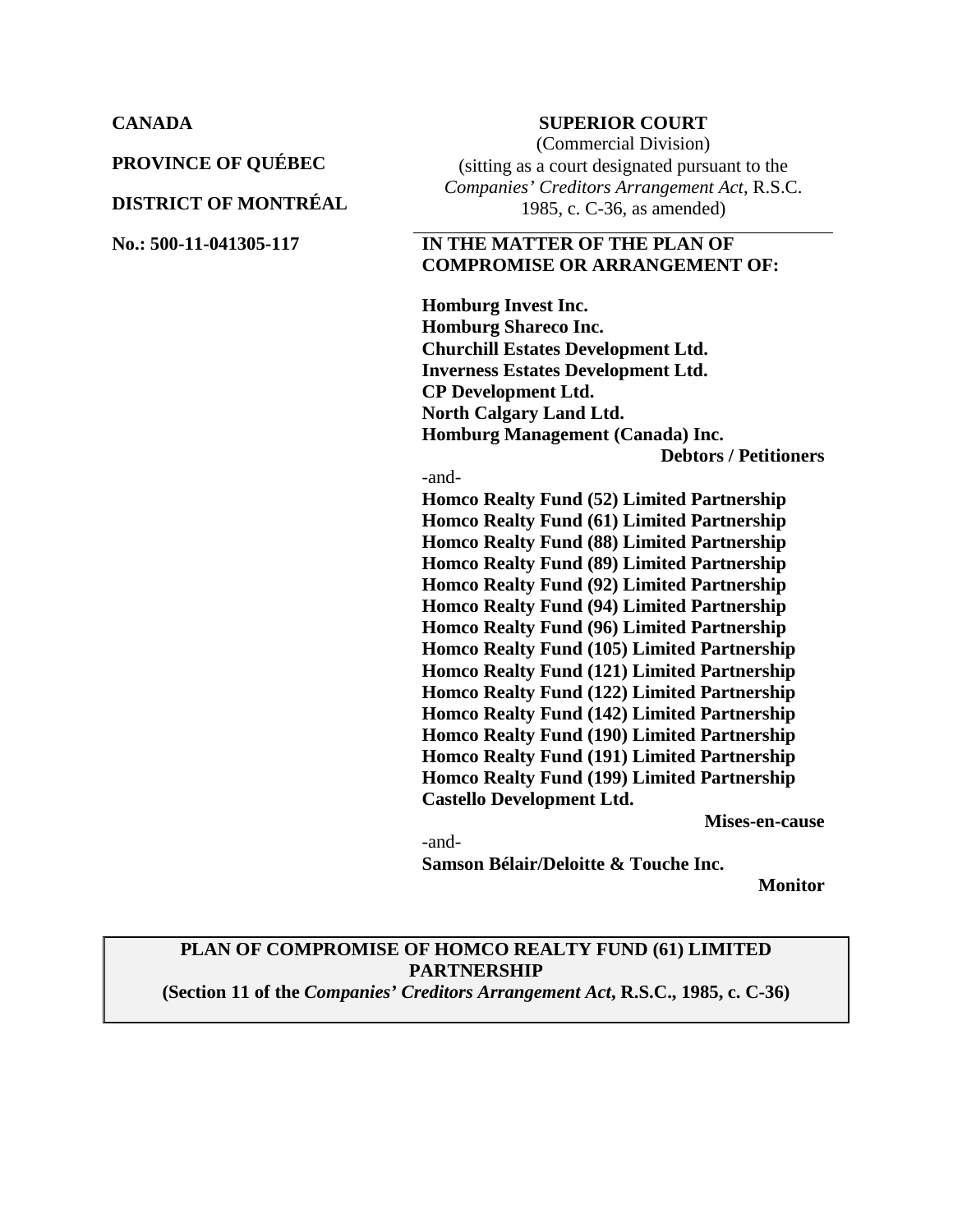# **TABLE OF CONTENTS**

# Page

| 1.1 |                                                                        |  |
|-----|------------------------------------------------------------------------|--|
| 1.2 |                                                                        |  |
| 1.3 |                                                                        |  |
| 1.4 |                                                                        |  |
| 1.5 |                                                                        |  |
| 1.6 |                                                                        |  |
| 1.7 |                                                                        |  |
| 1.8 |                                                                        |  |
|     |                                                                        |  |
| 2.1 |                                                                        |  |
| 2.2 |                                                                        |  |
| 2.3 |                                                                        |  |
| 2.4 |                                                                        |  |
| 2.5 | Homco 61 Affected Creditors (including Bond 6 Claim Holders) and the   |  |
|     |                                                                        |  |
|     | ARTICLE 3 CLASSIFICATION OF HOMCO 61 CREDITORS, HOMCO 61 VOTING        |  |
|     |                                                                        |  |
| 3.1 |                                                                        |  |
| 3.2 |                                                                        |  |
| 3.3 |                                                                        |  |
| 3.4 |                                                                        |  |
| 3.5 |                                                                        |  |
| 3.6 |                                                                        |  |
| 3.7 |                                                                        |  |
| 3.8 |                                                                        |  |
| 3.9 |                                                                        |  |
|     |                                                                        |  |
| 4.1 |                                                                        |  |
| 4.2 |                                                                        |  |
|     | ARTICLE 5 DISTRIBUTIONS AND PAYMENTS TO HOMCO 61 AFFECTED              |  |
|     |                                                                        |  |
| 5.1 |                                                                        |  |
| 5.2 |                                                                        |  |
| 5.3 |                                                                        |  |
| 5.4 | Assignment of Claims for Voting and Distribution Purposes Prior to the |  |
|     |                                                                        |  |
| 5.5 | Assignment of Claims for Distribution Purposes After the Homco 61      |  |
|     |                                                                        |  |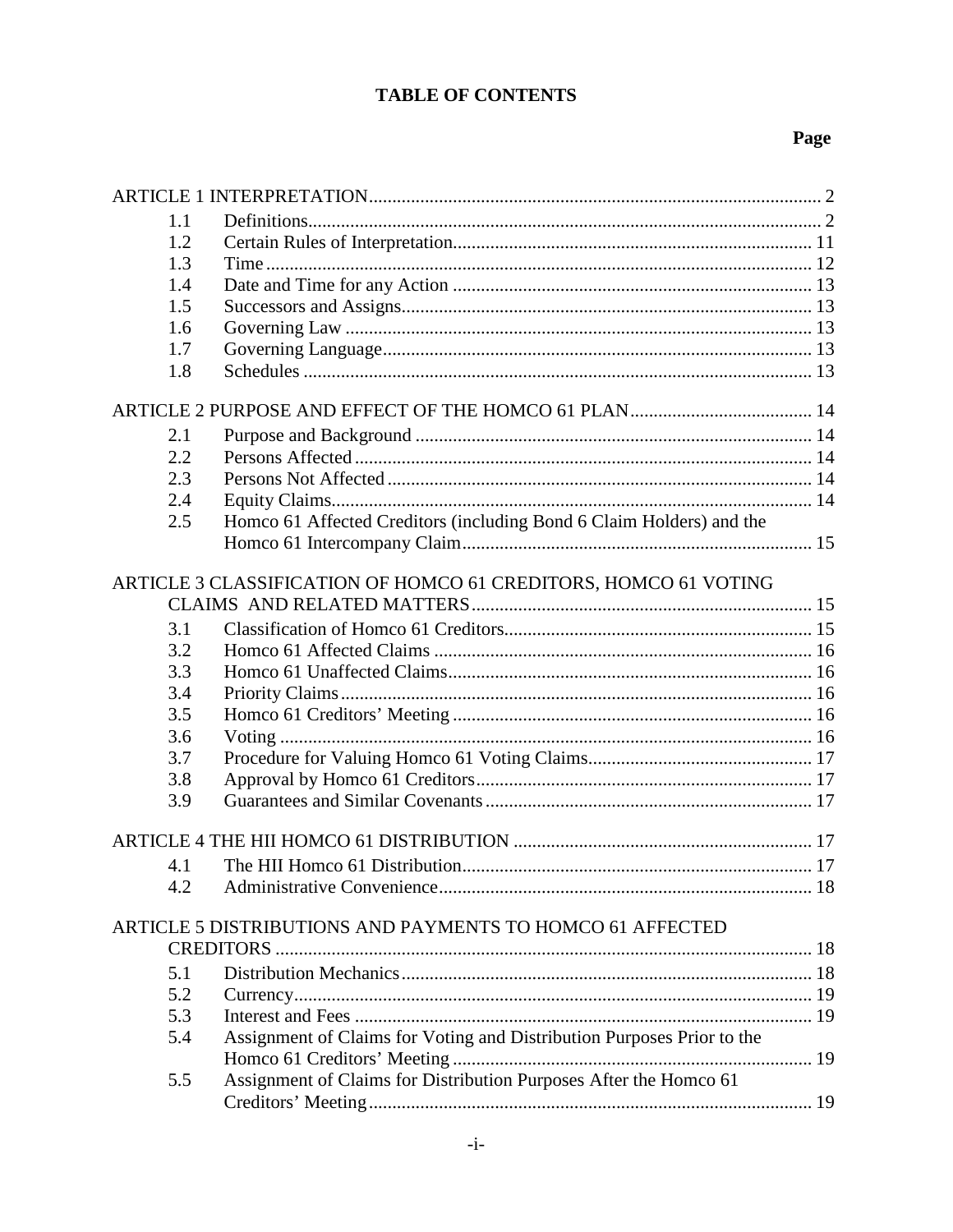# **TABLE OF CONTENTS** (continued)

# Page

| 5.6                                                          |                                                                          |  |  |
|--------------------------------------------------------------|--------------------------------------------------------------------------|--|--|
| ARTICLE 6 HOMCO 61 PLAN IMPLEMENTATION DATE TRANSACTIONS  20 |                                                                          |  |  |
| 6.1                                                          |                                                                          |  |  |
| 6.2                                                          |                                                                          |  |  |
| 6.3                                                          |                                                                          |  |  |
|                                                              |                                                                          |  |  |
| 7.1                                                          |                                                                          |  |  |
|                                                              | ARTICLE 8 COURT SANCTION, HOMCO 61 CONDITIONS PRECEDENT AND              |  |  |
|                                                              |                                                                          |  |  |
| 8.1                                                          |                                                                          |  |  |
| 8.2                                                          |                                                                          |  |  |
| 8.3                                                          | Homco 61 Conditions Precedent to Implementation of the Homco 61 Plan  27 |  |  |
| 8.4                                                          |                                                                          |  |  |
|                                                              |                                                                          |  |  |
| 9.1                                                          |                                                                          |  |  |
| 9.2                                                          |                                                                          |  |  |
| 9.3                                                          |                                                                          |  |  |
| 9.4                                                          |                                                                          |  |  |
| 9.5                                                          |                                                                          |  |  |
| 9.6                                                          |                                                                          |  |  |
| 9.7                                                          |                                                                          |  |  |
| 9.8                                                          |                                                                          |  |  |
| 9.9                                                          |                                                                          |  |  |
| 9.10                                                         |                                                                          |  |  |
| 9.11                                                         |                                                                          |  |  |
| 9.12                                                         |                                                                          |  |  |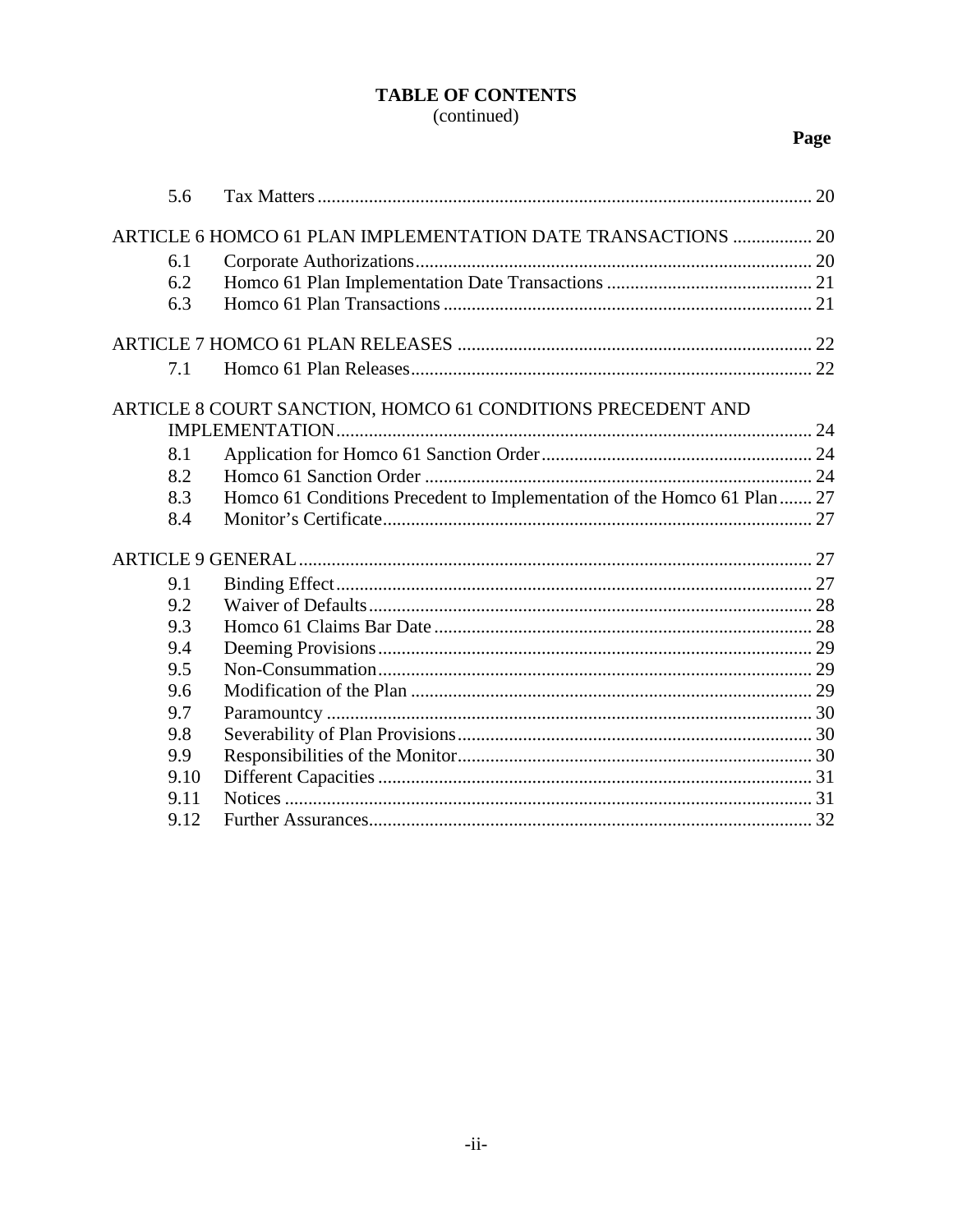# **HOMCO 61 PLAN OF COMPROMISE**

## **WHEREAS:**

- A. Homburg Invest Inc. (**"HII"**), Homburg Shareco Inc. (**"Shareco"**), Churchill Estates Development Ltd., Inverness Estates Development Ltd., CP Development Ltd., North Calgary Land Ltd. and Homburg Management (Canada) Inc. (collectively, the "**Petitioners**") are insolvent;
- B. The Petitioners filed and obtained protection under the *Companies' Creditors Arrangement Act*, R.S.C. 1985, c. C-36, as amended (the "**CCAA**");
- C. The Petitioners, excluding North Calgary Land Ltd. and Homburg Management (Canada) Inc., obtained an Order of the Superior Court of Quebec (Commercial Division) (the "**Court**") under the CCAA on September 9, 2011, as amended pursuant to further orders of the Court (and as same may be further amended, restated or varied from time to time, the "**Initial Order**");
- D. The Initial Order declared that, although not a Petitioner, each of *mis-en-cause* Homco Realty Fund (52) Limited Partnership, Homco Realty Fund (88) Limited Partnership, Homco Realty Fund (89) Limited Partnership, Homco Realty Fund (92) Limited Partnership, Homco Realty Fund (94) Limited Partnership, Homco Realty Fund (105) Limited Partnership, Homco Realty Fund (121) Limited Partnership, Homco Realty Fund (122) Limited Partnership, Homco Realty Fund (142) Limited Partnership and Homco Realty Fund (199) Limited Partnership shall enjoy the protections and authorizations provided by the Initial Order (such partnerships collectively referred to in the Initial Order as the "**Applicant Partnerships**");
- E. By Order dated May 31, 2012, the Initial Order was amended to add North Calgary Land Ltd. as a Petitioner and *mis-en-cause* Homco Realty Fund (96) Limited Partnership as an Applicant Partnership thereunder (hereinafter included as an "Applicant Partnership");
- F. By Order of the Court made on December 14, 2012, *mis-en-cause* Homco Realty Fund (190) Limited Partnership and Homco Realty Fund (191) Limited Partnership were each added as additional Applicant Partnerships (hereinafter each included as an "Applicant Partnership");
- G. HII and Shareco filed with the Court a joint Plan of Compromise and Reorganization under and pursuant to the CCAA and the Alberta *Business Corporations Act* ("**ABCA**") dated February 5, 2013 (the **"Original Plan"**);
- H. By Order of the Court made on February 6, 2013, the Initial Order was further amended to add Homco Realty Fund (61) Limited Partnership as an additional Applicant Partnership ("**Homco 61 LP**", hereinafter included as an **"Applicant Partnership"**) and Castello Development Ltd. as a *mis-en-cause* thereunder;
- I. By Order of the Court made on March 14, 2013, the Initial Order was further amended to add Homburg Management (Canada) Inc. as a Petitioner;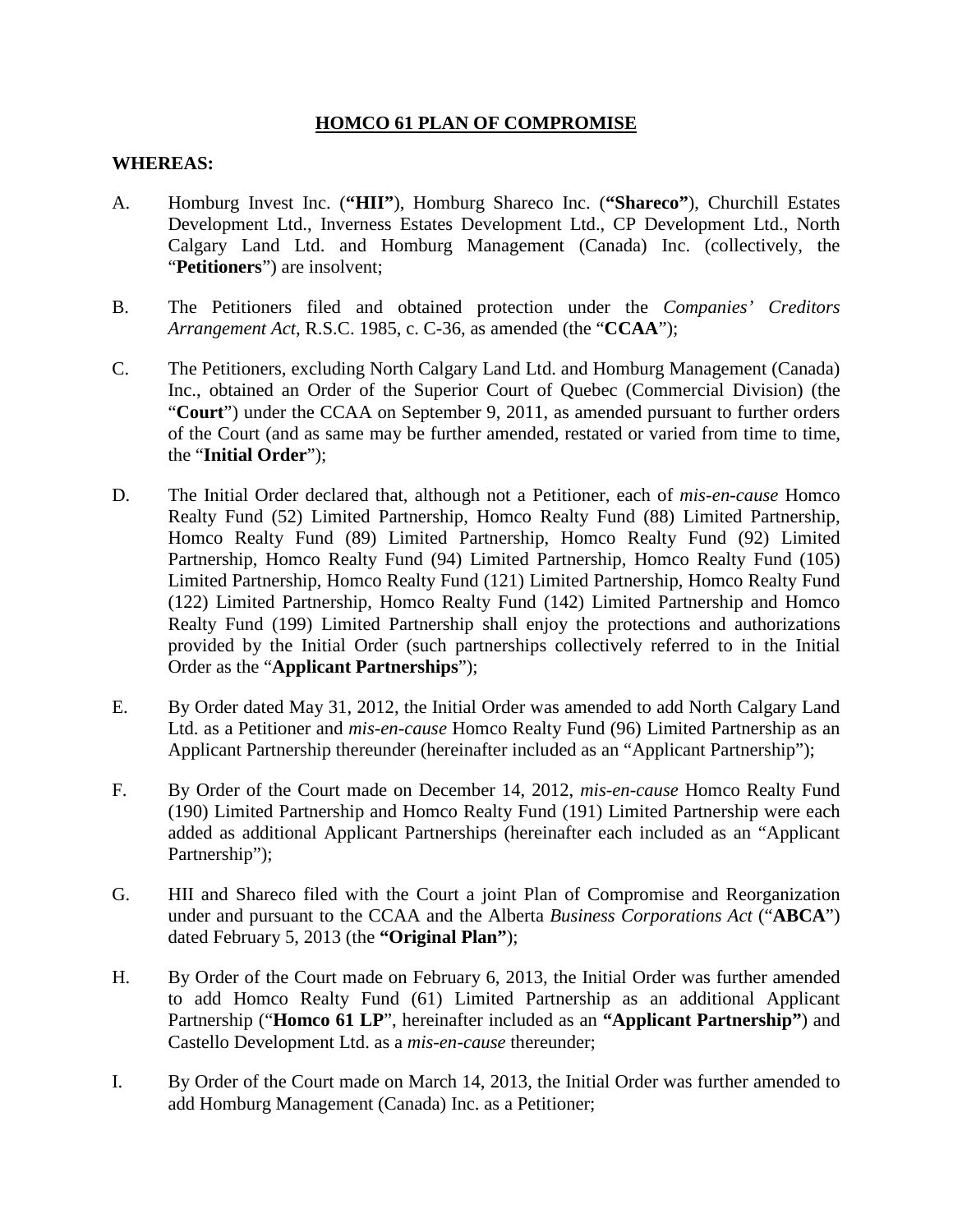- J. Pursuant to the Initial Order the Petitioners and the Applicant Partnerships have the authority to file with the Court and to submit to their creditors one or more plans of compromise or arrangement under the CCAA, which plans will provide, among other things, for certain recoveries to their respective stakeholders;
- K. Homco 61 LP hereby proposes this Homco 61 Plan of Compromise under and pursuant to the CCAA, which shall be contingent upon, *inter alia*, the approval of the HII Plan by the Requisite Majority of Affected Creditors of HII and Shareco and the approval of the Court (the **"Homco 61 Plan"**);
- L. HII and Shareco have proposed to amend and restate the Original Plan, among other things, to give effect to this Homco 61 Plan (as defined herein).

## **ARTICLE 1 INTERPRETATION**

## <span id="page-4-1"></span><span id="page-4-0"></span>**1.1 Definitions**

In the Homco 61 Plan, terms used but not defined herein shall have the meaning ascribed thereto in the HII Plan. Unless otherwise stated or unless the subject matter or context otherwise requires, the following terms shall have the following meanings:

**"Applicable Law"** means, in respect of any Person, property, transaction, event or other matter, any law, statute, regulation, code, ordinance, principle of common law or equity, municipal by-law, treaty or Order, domestic or foreign, applicable to that Person, property, transaction, event or other matter and all applicable requirements, requests, official directives, rules, consents, approvals, authorizations, guidelines, and policies, in each case, having the force of law, of any Governmental Authority having or purporting to have authority over that Person, property, transaction, event or other matter and regarded by such Governmental Authority as requiring compliance;

**"Bond 6 Claim Holders"** means, collectively, the holders of Series 6 bonds issued under the Bond 6 Indenture, and **"Bond 6 Claim Holder"** means any one of them;

**"Bond 6 HII Deficiency Claim"** means the aggregate Proven Claim for distribution purposes of the Bond 6 Claim Holders against HII under the HII Plan which shall be deemed to be an amount equal to the Bond 6 HII Claim net of the Bond 6 Homco 61 Recovered Amount;

"**Bond 6 Homco 61 Claim**" means the aggregate Homco 61 Proven Claim of the Bond 6 Claim Holders against Homco 61 LP arising under the Homco 61 Guarantee for voting and distribution purposes under the Homco 61 Plan which shall be deemed to be in the amount of Cdn\$47,146,111 (being principal plus interest accrued as at the Homco 61 Filing Date);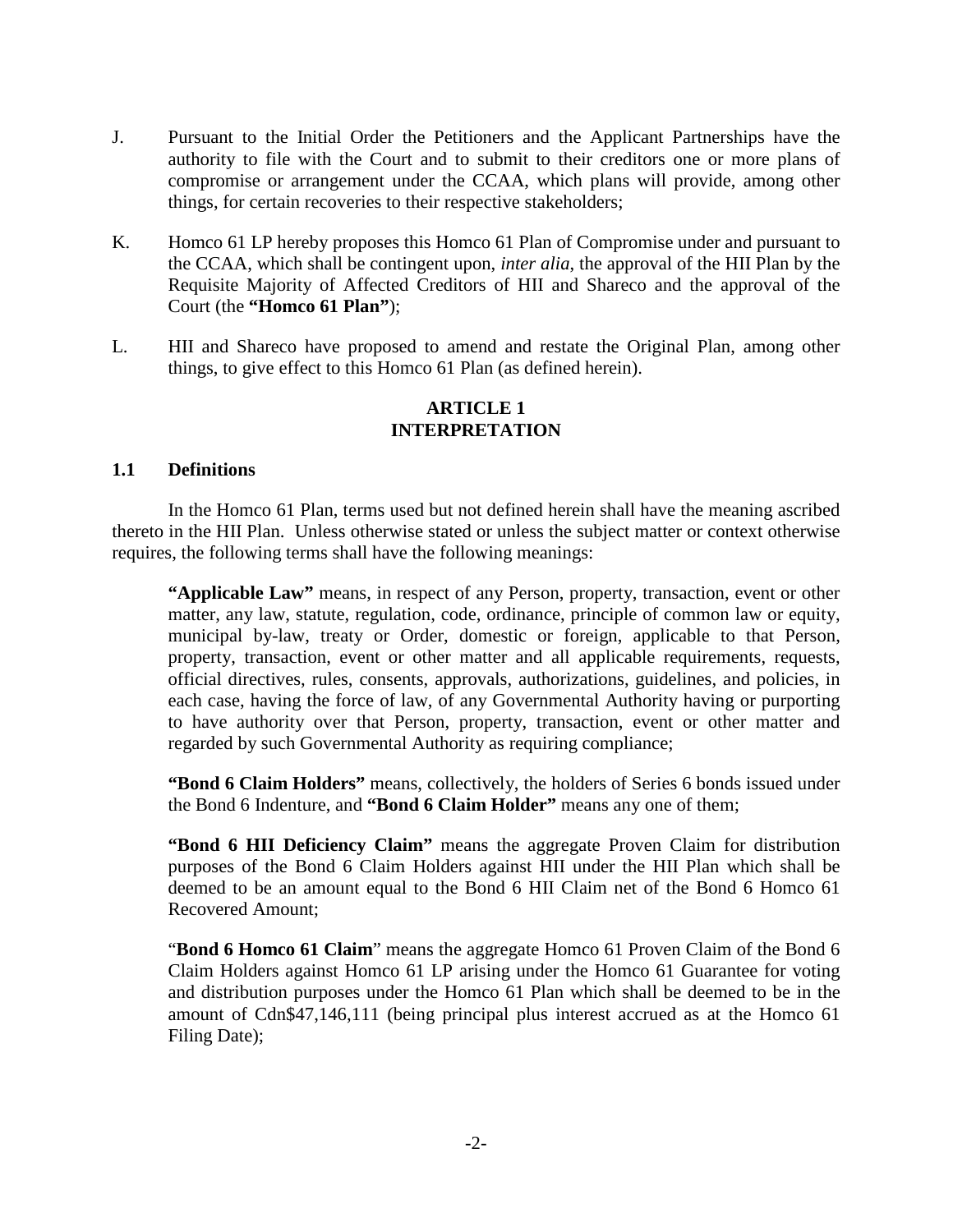**"Bond 6 Homco 61 Recovered Amount"** means the aggregate of all Bond 6 Claim Holders' *pro rata* shares of the HII Homco 61 Distribution recovered by such Bond 6 Claim Holders under the Homco 61 Plan on account of the Bond 6 Homco 61 Claim;

"**Bond 6 Indenture**" means the Fourth Supplemental Indenture dated July 1, 2005 to the Trust Indenture dated December 15, 2002, between Shareco and the Trustee, as amended by the Special Supplemental Indenture to the Fourth Supplemental dated August, 2005 between Shareco and the Trustee, and the Second Special Supplemental Indenture to the Fourth Supplemental dated November 30, 2007, between Shareco and the Trustee;

**"Business"** means the direct and indirect business operations and activities of Homco 61 LP;

**"Cash"** means cash, certificates of deposits, bank deposits, commercial paper, treasury bills and other cash equivalents including for greater certainty, the Cash component of the HII Homco 61 Distribution paid to Homco 61 LP pursuant to and in accordance with the HII Plan**;**

**"CCAA"** means the *Companies' Creditors Arrangement Act*, R.S.C. 1985, c. C-36, as amended;

**"CCAA Proceedings"** means the proceedings under the CCAA in respect of Homco 6I LP;

**"Claim"** means any right or claim of any Person, whether or not asserted, in connection with any Indebtedness, liability or obligation of any kind whatsoever, whether reduced to judgment, liquidated, unliquidated, fixed, contingent, matured, unmatured, disputed, undisputed, legal, equitable, secured, unsecured, perfected, unperfected, present, future, known, unknown, by Guarantee, by surety, by warranty or otherwise, and whether or not such right is executory or anticipatory in nature, including without limitation, any claim arising from or caused by the termination, disclaimer, resiliation, assignment or repudiation of any contract, lease or other agreement, whether written or oral, the commission of a tort (intentional or unintentional), any breach of duty (including without limitation, any legal, statutory, equitable or fiduciary duty), any right of ownership of or title to property, employment, contract, a trust or deemed trust, howsoever created or any right or ability of any Person to advance a claim for contribution or indemnity or otherwise with respect to any grievance, matter, action, cause or chose in action, whether existing at present or commenced in the future, based in whole or in part on facts which existed on the Homco 61 Filing Date (including a Claim which relates to any time period prior to the Homco 61 Filing Date), together with any other claims of any kind that, if unsecured, would constitute a debt provable in bankruptcy within the meaning of the BIA, and for greater certainty, a "Claim" shall include any Equity Claim and any Bond 6 Homco 61 Claim;

**"Claim Process Order"** means the Order of the Court made on April 30, 2012, as amended, restated and varied from time to time, including in particular on February 6,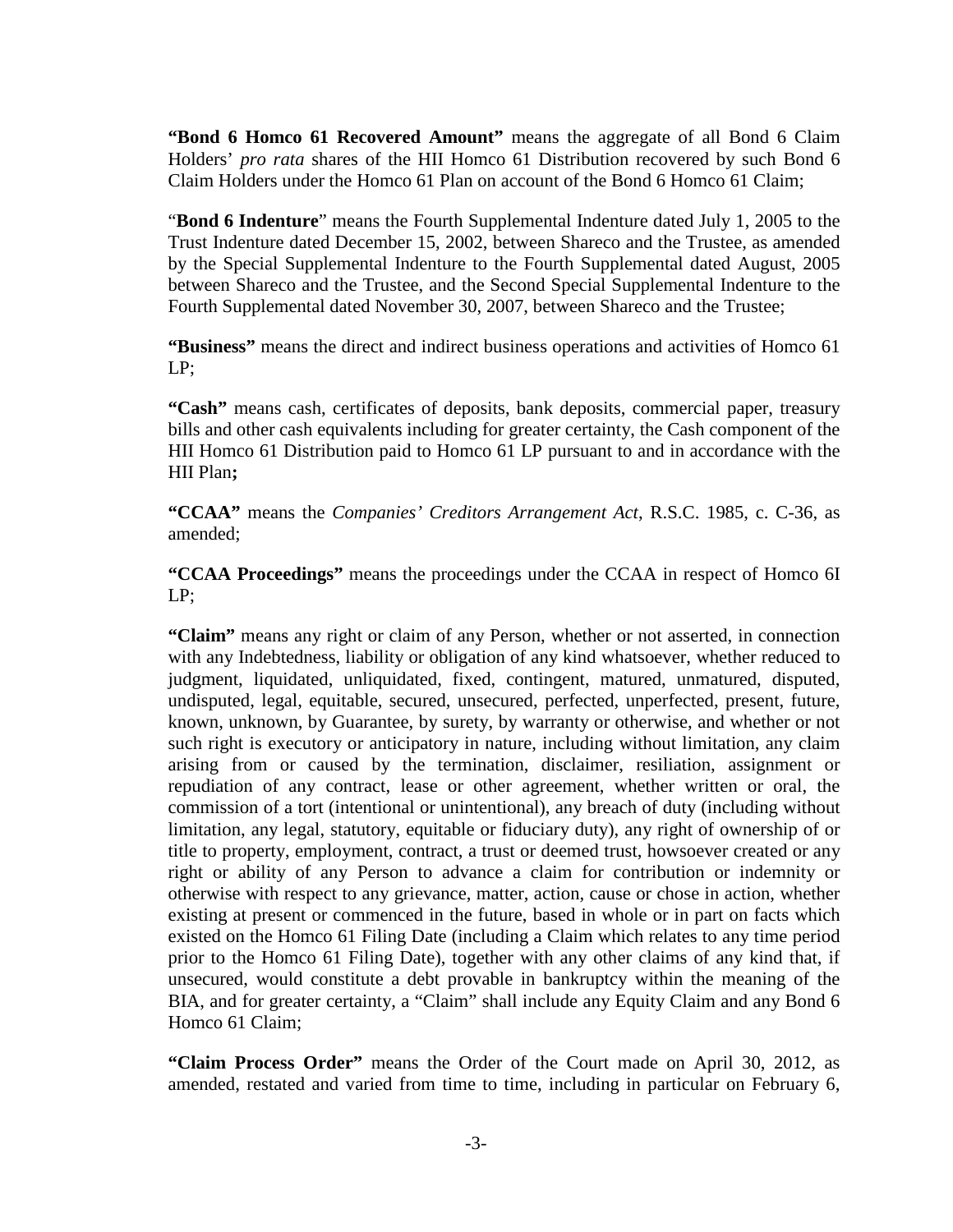2013, approving and implementing the claims process in respect of, *inter alia*, Homco 61 LP;

**"Court"** means the Quebec Superior Court (Commercial Division) or any appellate court seized with jurisdiction in the CCAA Proceedings, as the case may be;

**"Deloitte"** means Samson Bélair/Deloitte & Touche Inc.

**"Excluded Claim"** means: (i) any Claim secured by the CCAA Charges (ii) Homco 61 Post-Filing Trade Payables; and (iii) any other Claim ordered by the Court to be treated as an Excluded Claim;

**"Final Order"** means a final Order of the Court, the implementation, operation or effect of which shall not have been stayed, varied, vacated or subject to pending appeal and as to which Order any appeal periods relating thereto shall have expired;

**"Governmental Authority"** means any domestic or foreign government, including any federal, provincial, state, territorial or municipal government, and any government department, body, ministry, agency, tribunal, commission, board, court, bureau or other authority exercising or purporting to exercise executive, legislative, judicial, regulatory or administrative functions of, or pertaining to, government including without limitation any Taxing Authority;

**"Guarantee"** of a Person means any Liability of that Person under any guarantee, agreement, endorsement (other than for collection or deposit in the ordinary course of business of that Person), discount with recourse or other obligation to pay, purchase, repurchase or otherwise be or become liable or obligated upon or in respect of any Indebtedness of any other Person to indemnify or hold harmless any Person from or against any losses, liabilities or damages, in circumstances intended to enable the Person to incur or pay any Indebtedness or to comply with any agreement relating thereto or otherwise to assure or protect Homco 61 Creditors against loss in respect of the Indebtedness;

**"HII Filing Date"** means September 9, 2011;

**"HII Homco 61 Distribution"** means the aggregate value of all non-Cash and Cash distributions made to Homco 61 LP under the HII Plan on account of the Homco 61 Net Intercompany Claim (for greater certainty being its Pro Rata Share of the Newco Equity Pool, the Cash Pool and the Asset Realization Cash Pool);

"**HII Loan**" means the loan by HII to Homco 61 LP evidenced by the Homco 61 Note, in the amount of Cdn\$65,197,177 as at the HII Filing Date (and as at the Homco 61 Filing Date was Cdn**\$**71,597,837,15);

**"HII Plan"** means the Joint Plan of Compromise and Arrangement of HII and Shareco pursuant to the CCAA and the ABCA dated February 5, 2013, as amended and restated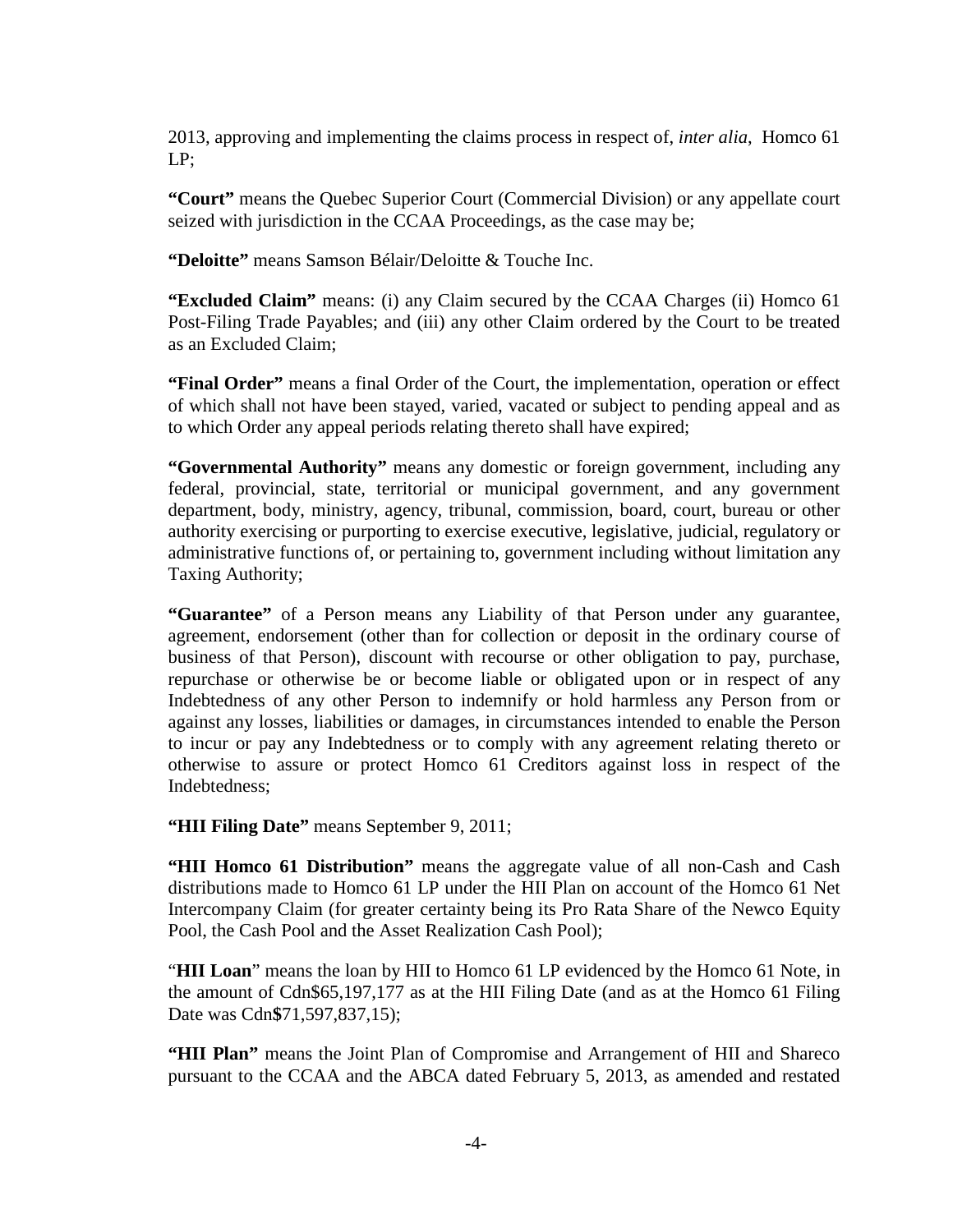on April 23, 2013 and as may be further amended, restated, supplemented or otherwise modified from time to time in accordance with its terms;

**"HII/Shareco Meeting Order"** means the Order, substantially in the form attached as Schedule "C" to the HII Plan, to be made by the Court under the CCAA that, among other things, sets the date for the HII/Shareco Creditors' Meeting, approves the HII/Shareco Meeting Material, as same may be amended, restated or varied from time to time;

**"Homco 61 Administrative Reserve Costs"** means all amounts on account of Homco 61 Employee Priority Claims, Homco 61 Government Priority Claims and the Homco 61 Post-Filing Trade Payables;

**"Homco 61 Affected Claim"** means any Claim against Homco 61 LP, including the Bond 6 Homco 61 Claim, but excluding the Homco 61 Unaffected Claims and the Equity Claims;

**"Homco 61 Affected Creditor"** means any Creditor holding a Homco 61 Affected Claim under the Homco 61 Plan;

**"Homco 61 Affected Creditors' Entitlement"** means the full entitlement of Homco 61 Affected Creditors under the Homco 61 Plan, including without limitation the entitlement of such Homco 61 Affected Creditors to receive Newco Common Shares and/or distributions of Cash from the Cash Pool and the Asset Realization Cash Pool, and "Homco 61 Affected Creditor's Entitlement" means the full entitlement of a Homco 61 Affected Creditor;

**"Homco 61 Affected Creditor's Pro Rata Share"** means each Homco 61 Affected Creditor's *pro rata* share of the HII Homco 61 Distribution;

**"Homco 61 Claims Bar Date"** means the claims bar date for Claims against Homco 61 LP as set out in the Claims Process Order;

**"Homco 61 Conditions Precedent"** means the conditions precedent to the implementation of the Homco 61 Plan set out in Section 8.3 of the Homco 61 Plan;

**"Homco 61 Creditor"** means any Person asserting a Homco 61 Affected Claim or a Homco 61 Unaffected Claim and may, where the context requires, include the assignee of such Claim or a personal representative, agent, mandatary, trustee, interim receiver, receiver, receiver and manager, liquidator or other Person acting on behalf of such Person;

"**Homco 61 Creditors' Meeting**" means the meeting or meetings of the Homco 61 Affected Creditors to be called and held concurrently with the HII/Shareco Creditors' Meeting, pursuant to the Homco 61 Meeting Order, for the purpose of considering and voting upon the Homco 61 Plan and includes any adjournment, postponement or rescheduling of such meeting or meetings;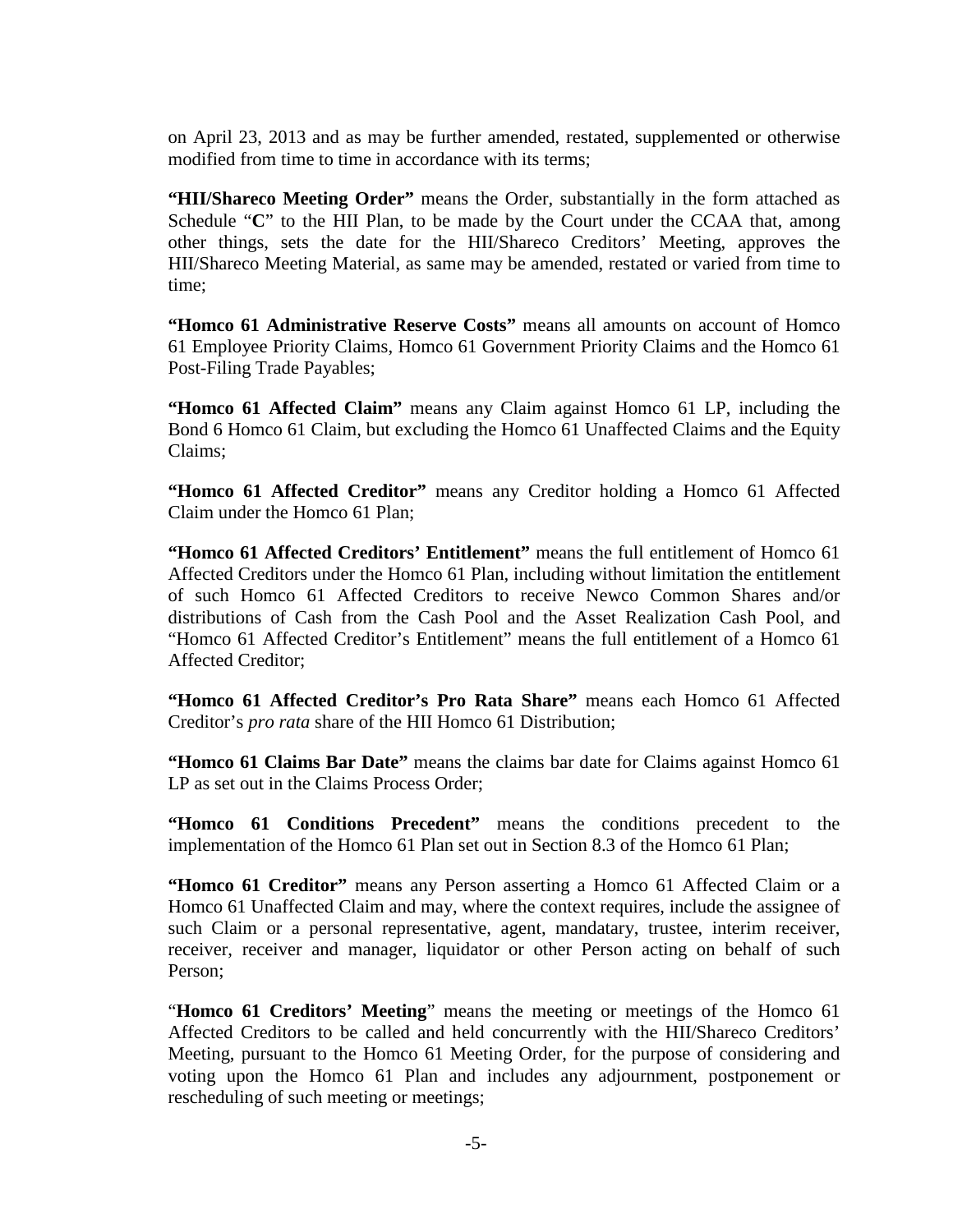**"Homco 61 Disputed Claim"** means that portion of a Homco 61 Affected Claim of a Homco 61 Affected Creditor in respect of which a Homco 61 Proof of Claim has been filed in accordance with the Claims Process Order, and which is the subject of negotiation with the Monitor or adjudication before the Court, and that at any particular time, has not been finally determined to be a Homco 61 Proven Claim in whole or in part, or is subject to a revision or disallowance that is contested in accordance with the Claims Process Order, the Homco 61 Meeting Order, or any other Order made in the CCAA Proceedings and as such is not a Homco 61 Proven Claim in whole or in part;

**"Homco 61 Distribution Date"** means the date or dates from time to time set in accordance with the provisions of the Homco 61 Plan at the sole and absolute discretion of the Monitor to effect distributions in respect of the Homco 61 Proven Claims of the Homco 61 Affected Creditors, including the Homco 61 Final Distribution Date but excluding the Homco 61 Initial Distribution Date;

**"Homco 61 Effective Time"** means 12:02 a.m. on the Homco 61 Plan Implementation Date or such other time on such date Homco 61 LP and the Monitor shall determine or as otherwise ordered by the Court but in any event such Homco 61 Effective Time shall occur immediately following the Effective Time under the HII Plan;

**"Homco 61 Employee Priority Claim"** means of the following Claims of Homco 61 Employees and former or inactive employees of Homco 61 LP:

- (a) Claims equal to the amounts that such Homco 61 Employees and former or inactive employees would have been qualified to receive under paragraph 136(1)(d) of the BIA if Homco 61 LP had become bankrupt on the Homco 61 Filing Date; and
- (b) Claims for wages, salaries, commissions or compensation for services rendered by them after the Homco 61 Filing Date and on or before the Homco 61 Plan Implementation Date together with, in the case of travelling salespersons, disbursements properly incurred by them in and about the Business during the same period;

**"Homco 61 Employees"** means any and all (i) employees of Homco 61 LP who are actively at work (including full-time, part-time or temporary employees), and (ii) employees of Homco 61 LP who are on approved leaves of absence (including maternity leave, parental leave, short-term disability leave, workers' compensation and other statutory leaves);

**"Homco 61 Filing Date"** means February 6, 2013;

**"Homco 61 Final Distribution Date"** means such date, after all of the Homco 61 Disputed Claims are finally resolved, that the Monitor shall determine in its sole and absolute discretion or the Court shall otherwise order;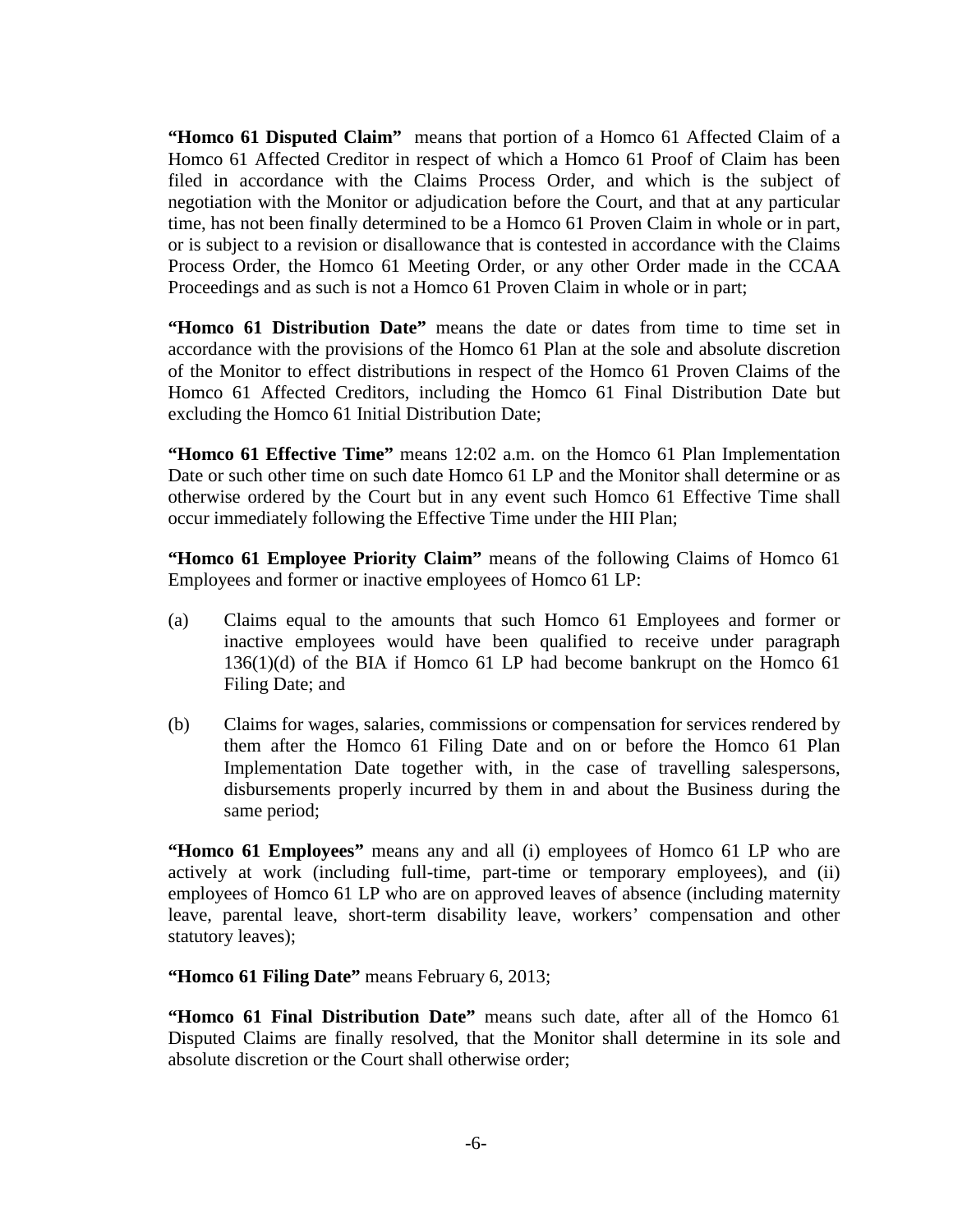**"Homco 61 Government Priority Claims"** means all Claims of Governmental Authorities in respect of amounts that are outstanding and that are of a kind that could be subject to a demand on or before the Homco 61 Final Distribution Date under:

- (a) subsections  $224(1.2)$  and  $224(1.3)$  of the ITA;
- (b) any provision of the *Canada Pension Plan* or the *Employment Insurance Act* (Canada) that refers to subsection 224(1.2) of the ITA and provides for the collection of a contribution, as defined in the *Canada Pension Plan*, or employee's premium or employer's premium as defined in the *Employment Insurance Act* (Canada), or a premium under Part VII.1 of that Act, and of any related interest, penalties or other amounts; or
- (c) any provision of provincial legislation that has a similar purpose to subsection 224(1.2) of the ITA, or that refers to that subsection, to the extent that it provides for the collection of a sum, and of any related interest, penalties or other amounts, where the sum:
	- (i) has been withheld or deducted by a person from a payment to another person and is in respect of a tax similar in nature to the income tax imposed on individuals under the ITA; or
	- (ii) is of the same nature as a contribution under the *Canada Pension Plan* if the province is a "province providing a comprehensive pension plan" as defined in subsection 3(1) of the *Canada Pension Plan* and the provincial legislation establishes a "provincial pension plan" as defined in that subsection;

**"Homco 61 GP"** means HII (61) GP Inc.;

"**Homco 61 GP Named Directors**" means Jan Schöningh and James F. Miles;

"**Homco 61 Guarantee**" means the guarantee of Shareco's obligations under the Bond 6 Indenture granted by Homco 61 LP in favour of the Trustee dated July 1, 2005;

**"Homco 61 Initial Distribution Date"** means the Initial Distribution Date under the HII Plan, or such other date as determined by the Monitor in its sole discretion under the Homco 61 Plan;

**"Homco 61 Intercompany Claim"** means the aggregate gross amount owing by HII to Homco 61 LP as reflected in the books and records of HII, in the amount of Cdn\$127,593,683 as at the HII Filing Date;

**"Homco 61 LP"** means Homco Realty Fund (61) Limited Partnership, a limited partnership formed under the NSLPA;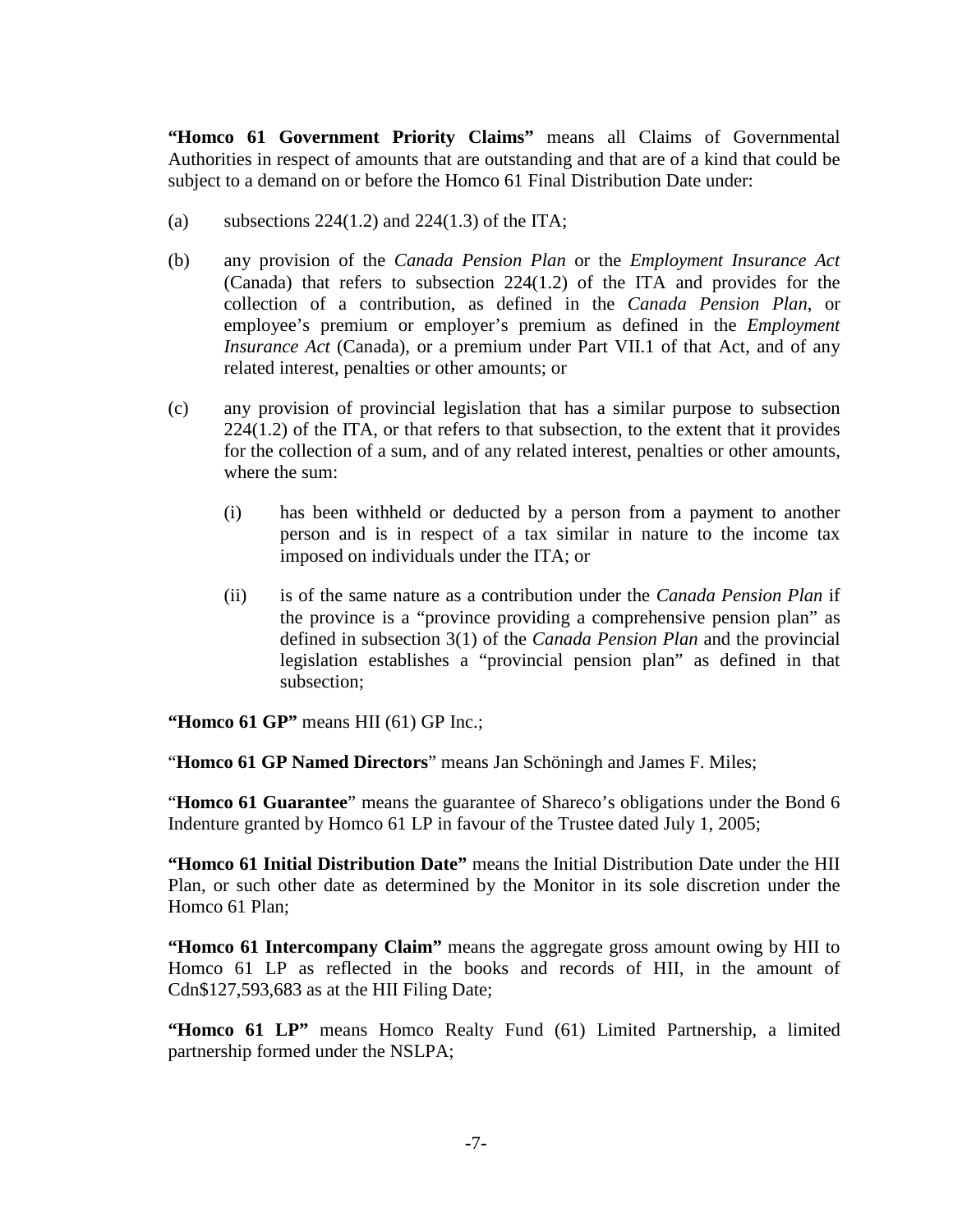**"Homco 61 Meeting Order"** means the Order, substantially in the form set out in Schedule "A" to the Homco 61 Plan, to be made by the Court under the CCAA that, among other things, sets the date for the Homco 61 Creditors' Meeting, as same may be amended, restated or varied from time to time;

"**Homco 61 Net Intercompany Claim**" means the amount of Cdn\$62,396,506 being the amount of the Homco 61 Intercompany Claim, after reduction pursuant to set off effected under the HII Plan by the amount of the HII Loan, which amount shall be Homco 61 LP's deemed Proven Claim against HII under the HII Plan;

"**Homco 61 Note**" means the demand promissory note dated July 4, 2005 evidencing the HII Loan, issued by Homco 61 LP to HII and pledged by HII to Shareco as security for the Shareco Loan and subsequently assigned by Shareco to the Trustee as security for amounts owed by Shareco under the Bond 6 Indenture;

**"Homco 61 Plan"** means this Plan of Compromise filed by Homco 61 LP under the CCAA, as such Homco 61 Plan may be amended, varied or supplemented from time to time by Homco 61 LP as approved by HII, Homco 61 LP, and by the Monitor, all in accordance with the terms hereof;

**"Homco 61 Plan Implementation Date"** means the Business Day or Business Days on which all of the Homco 61 Conditions Precedent have been fulfilled or, to the extent permitted pursuant to the terms and conditions of the Homco 61 Plan, waived, as evidenced by the Monitor's Homco 61 Plan Implementation Date Certificate to be filed with the Court;

**"Homco 61 Plan Released Party"** means a Person who is released pursuant to Section 7.1 of the Homco 61 Plan, including for greater certainty a Homco 61 Released Party (as defined therein) and a non-Homco 61 Released Party (as defined therein);

**"Homco 61 Plan Sanction Date"** means the date that the Homco 61 Sanction Order is made by the Court;

**"Homco 61 Plan Transactions"** means the steps or transactions considered necessary or desirable to give effect to the transactions contemplated in the Homco 61 Plan, including those set out in Article 6 hereof, which steps and transactions may include one or more incorporations, mergers, amalgamations, consolidations, arrangements, continuations, restructurings, conversions, liquidations, winding ups, dissolutions, transfers, reorganizations, repayments, redemptions, exchanges, cancellations, offsets, compromises, releases, discharges or other transactions;

**"Homco 61 Post-Filing Trade Payables"** means Homco 61 post-Homco 61 Filing Date trade payables (excluding for greater certainty any Tax Claims) that were incurred by Homco 61 LP (i) after the Homco 61 Filing Date and before the Homco 61 Plan Implementation Date, (ii) in the ordinary course of Business, and (iii) in compliance with the Initial Order and other Orders issued in connection with the CCAA Proceedings;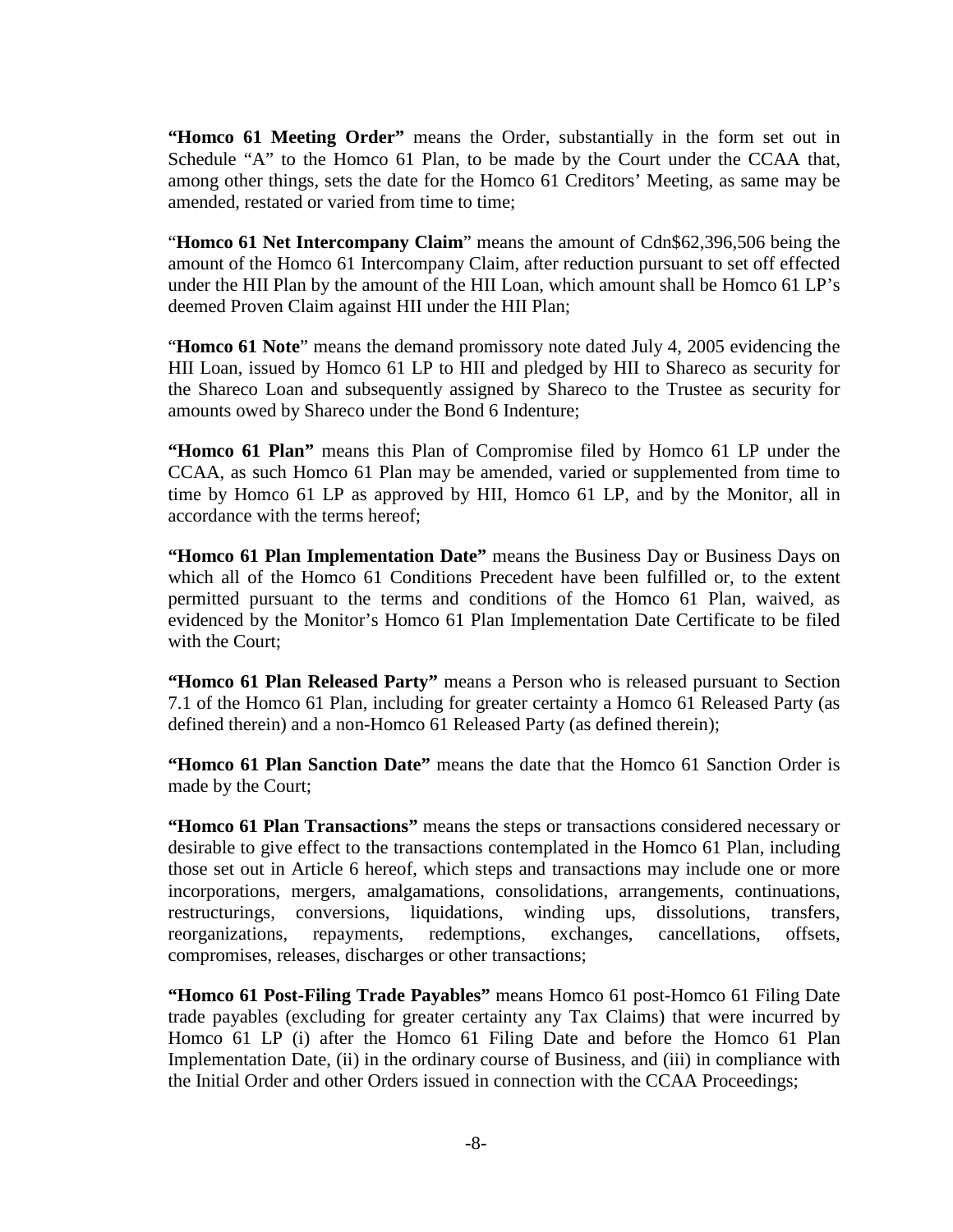**"Homco 61 Proof of Claim"** means the form to be completed and filed by a Homco 61 Creditor, pursuant to the Claims Process Order, by the applicable Homco 61 Claims Bar Date setting forth its applicable Claim;

**"Homco 61 Proven Claim"** means a Claim of a Homco 61 Affected Creditor as finally determined for voting and distribution purposes in accordance with the Claims Process Order, the Homco 61 Plan and the Homco 61 Meeting Order;

**"Homco 61 Resolution"** means the resolution approving the Homco 61 Plan presented to the Homco 61 Affected Creditors for consideration at the Homco 61 Creditors' Meeting;

**"Homco 61 Sanction Hearing"** means the Court hearing of Homco 61 LP's motion for the Homco 61 Sanction Order;

**"Homco 61 Sanction Order"** means the Order to be granted by the Court as contemplated under the Homco 61 Plan which, *inter alia*, approves and sanctions the Homco 61 Plan and the transactions contemplated thereunder, which shall be a Final Order;

**"Homco 61 Unaffected Claims"** means the Excluded Claims, the Homco 61 Employee Priority Claims and the Homco 61 Government Priority Claims;

**"Homco 61 Unaffected Creditors"** means a Creditor who has a Homco 61 Unaffected Claim, but only in respect of and to the extent of such Homco 61 Unaffected Claim;

**"Homco 61 Unsecured Creditors' Class"** means the sole class of Homco 61 Affected Creditors entitled to vote on the Homco 61 Plan at the Homco 61 Creditors' Meeting;

**"Homco 61 Voting Claim"** means the amount of the Homco 61 Affected Claim of a Homco 61 Affected Creditor as finally determined for voting purposes in accordance with paragraph 30 of the Claims Process Order, the HII/Shareco Meeting Order and the Homco 61 Meeting Order entitling such Homco 61 Affected Creditor to vote at the Homco 61 Creditors' Meeting in accordance with the provisions of the HII/Shareco Meeting Order, the Homco 61 Meeting Order, the Homco 61 Plan and the CCAA, and includes, for greater certainty, a Homco 61 Proven Claim;

**"Homco 61 Record Date"** has the meaning ascribed thereto in the Homco 61 Meeting Order;

**"Information Circular"** means the information circular prepared by HII on behalf of HII, Shareco and Homco 61 LP and any schedules or appendices thereto (including the HII Plan and the Homco 61 Plan), as may be amended, restated, or varied from time to time, together with any other documents required by the Court in connection with the calling and holding of the HII/Shareco Creditors' Meeting and the Homco 61 Creditors' Meeting to consider and approve the HII Plan and the Homco 61 Plan respectively;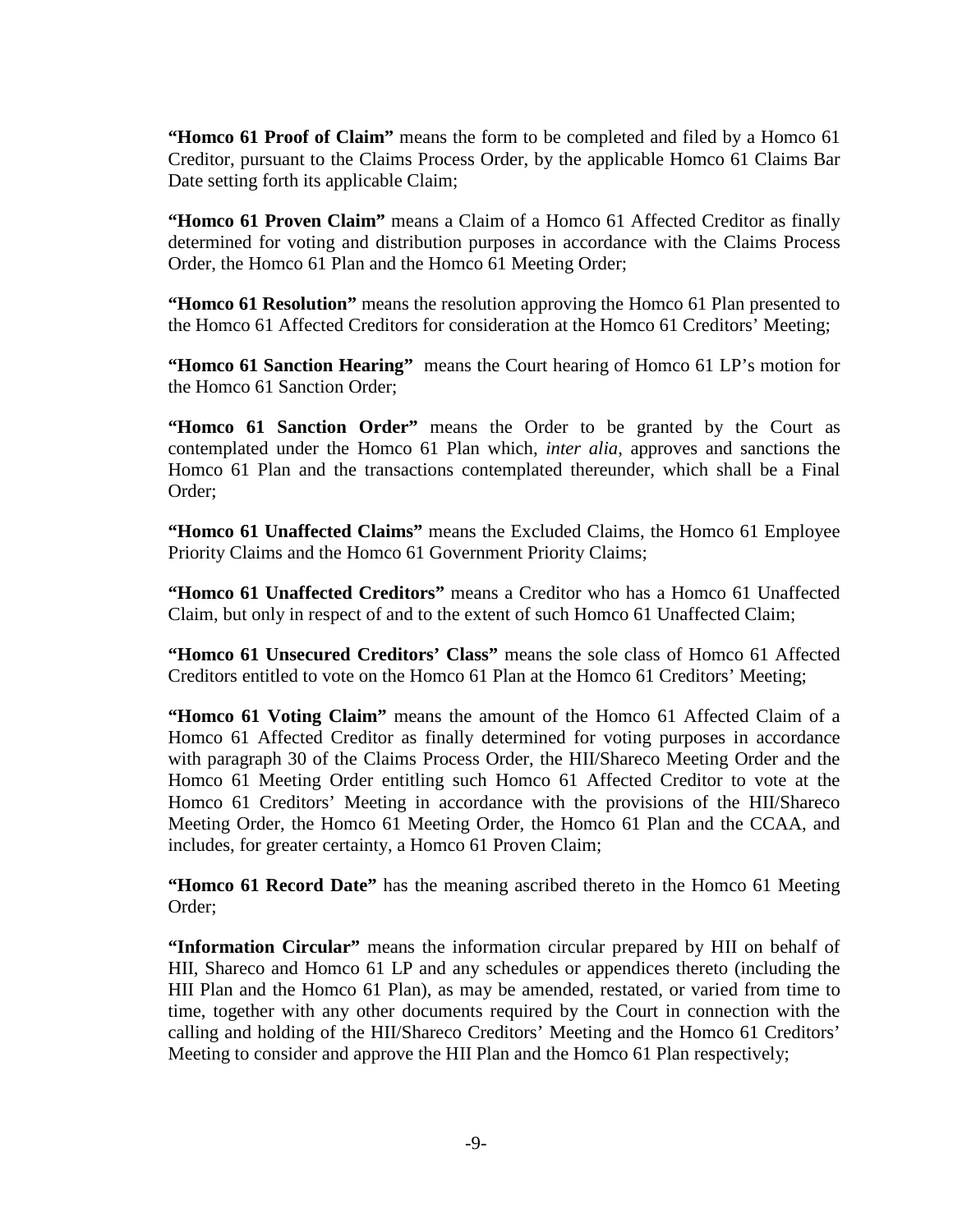**"ITA"** means the *Income Tax Act* (Canada), R.S.C 1985, c. 1 (5<sup>th</sup> Supp.) as amended and any regulations thereunder;

**"Letter of Instruction"** means a form to be completed by the Homco 61 Affected Creditors that is to be delivered by such Homco 61 Affected Creditors to the Monitor in accordance with the Homco 61 Plan, which form shall be the same as the form of Letter of Instruction under the HII Plan;

**"Monitor's Homco 61 Plan Completion Certificate"** means the certificate substantially in the form attached as Schedule "C" to the Homco 61 Sanction Order to be filed by the Monitor with the Court;

**"Monitor's Homco 61 Plan Implementation Date Certificate"** means the certificate substantially in the form appended as Schedule "A" to the Homco 61 Sanction Order to be filed by the Monitor with the Court declaring that all of the Homco 61 Conditions Precedent to implementation of the Homco 61 Plan have been satisfied or waived in accordance with the Homco 61 Sanction Order;

**"Notice of Final Distribution"** means a notice to Homco 61 Affected Creditors to be published at least thirty (30) days in advance of the Homco 61 Final Distribution Date in La Presse (French version), the Globe and Mail, the Calgary Herald and the Halifax Chronicle Herald (English version) and De Volkskrant, de Telegraaf and the NRC (all published in the Netherlands) (Dutch version), notifying Homco 61 Affected Creditors of the Homco 61 Final Distribution Date, substantially in the form of Schedule "B" to the Homco 61 Sanction Order;

"Order" means any order of the Court, or any order, directive, judgment, decree, injunction, decision, ruling, award or writ of any Governmental Authority;

**"Person"** is to be broadly interpreted and includes an individual, a partnership, a corporation, a trust, a joint venture, any Governmental Authority, any trade union, any employee association or any incorporated or unincorporated entity or association of any nature and the executors, administrators, or other representatives of an individual in such capacity;

**"Principal Claim"** has the meaning ascribed thereto in Section 3.10;

**"Required Majority"** means a majority in number of Homco 61 Affected Creditors who represent at least two-thirds in value of the Homco 61 Voting Claims of such Homco 61 Affected Creditors who actually vote on the Homco 61 Resolution (in person or by proxy) at the Homco 61 Creditors' Meeting;

**"Reserves"** means the Cash Reserves and the Disputed Claims (Newco Shares) Reserve;

"**Shareco Loan**" means the loan by Shareco to HII as evidenced by the demand promissory note dated July 4, 2005 issued by HII to Shareco;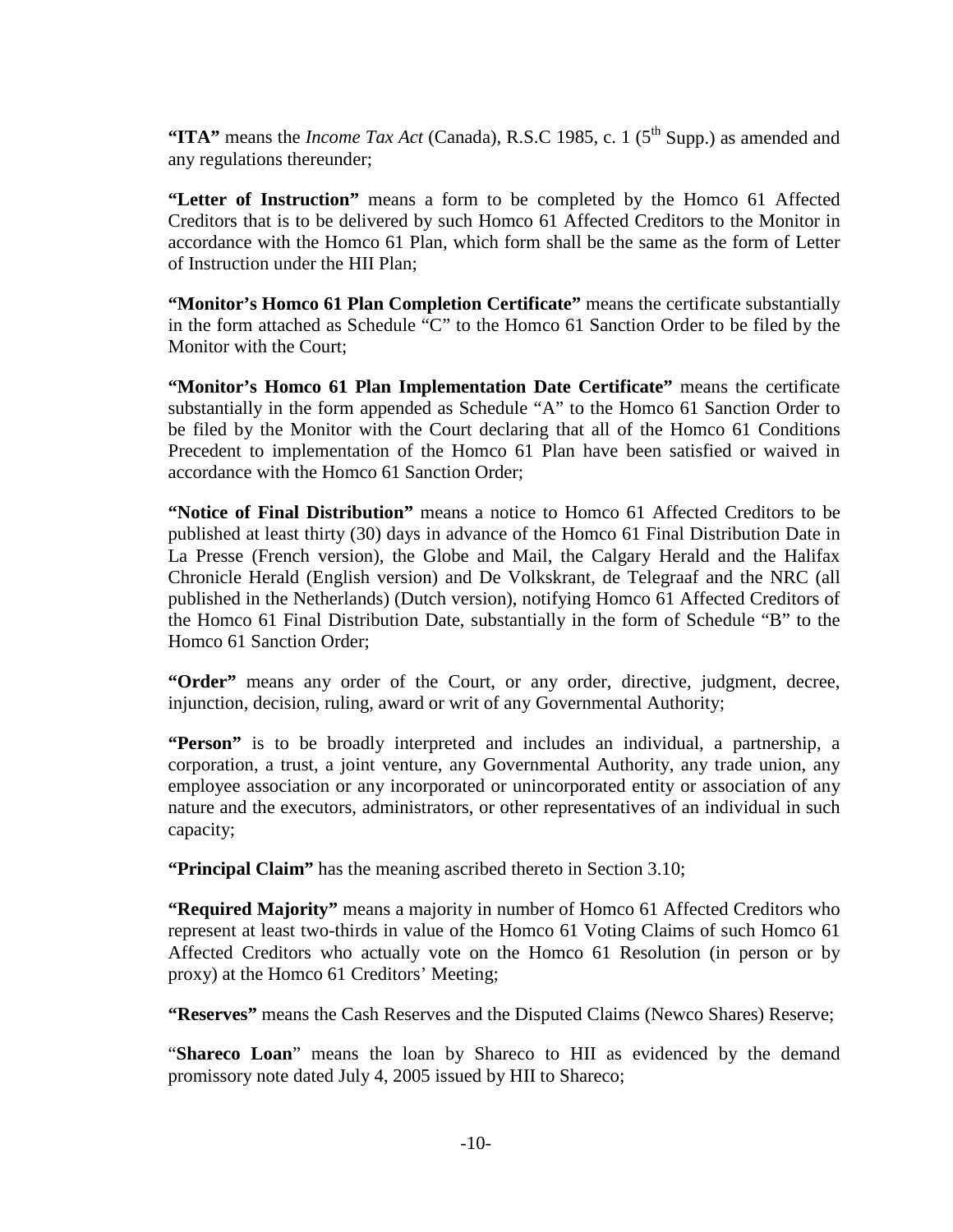**"Tax"** means any and all taxes including all income, sales, use, goods and services, harmonized sales, value added, capital gains, alternative, net worth, transfer, profits, withholding, payroll, employer, health, excise, franchise, real property, and personal property taxes and other taxes, customs, duties, fees, levies, imposts and other assessments or similar charges in the nature of a tax including Canada Pension Plan and provincial pension plan contributions, employment insurance and unemployment insurance payments and workers' compensation premiums, together with any instalments with respect thereto, and any interest, penalties, fines, fees, other charges and additions with respect thereto;

**"Tax Claims"** means claims of any Taxing Authorities against Homco 61 LP and Homco 61 GP arising from and after the Homco 61 Plan Implementation Date;

**"Tax Obligation"** means any amount of Tax owing by a Person to a Taxing Authority;

**"Tax Statutes"** means section 159 of the *Income Tax Act* (Canada), section 270 of the *Excise Tax Act*, (Canada) R.S.C c. E-15 as amended and any regulations thereunder, the *Alberta Corporate Tax Act* and section 14 of the *Tax Administration Act* (Quebec), or any other similar, federal, provincial or territorial tax legislation;

**"Taxing Authorities"** means anyone of Her Majesty the Queen, Her Majesty the Queen in right of Canada, Her Majesty the Queen in right of any province or territory of Canada, the Canada Revenue Agency, any similar revenue or taxing authority of Canada and each and every province or territory of Canada and any political subdivision thereof and any Canadian or non-Canadian government, regulatory authority, government department, agency, commission, bureau, minister, court, tribunal or body or regulation making entity exercising taxing authority or power, and **"Taxing Authority"** means any one of the Taxing Authorities, as well as any corresponding taxing authorities of a foreign jurisdiction;

**"Trustee"** means Stichting Homburg Bonds, formerly Stichting Homburg Mortgage Bond, in its capacity as trustee under the Bond 6 Indenture;

**"Withholding Obligation"** shall have the meaning ascribed thereto in Section 5.6.

### <span id="page-13-0"></span>**1.2 Certain Rules of Interpretation**

For the purposes of the Homco 61 Plan:

- (a) any reference in the Homco 61 Plan to a contract, instrument, release, indenture, or other agreement or document being in a particular form or on particular terms and conditions means that such document shall be substantially in such form or substantially on such terms and conditions;
- (b) any reference in the Homco 61 Plan to an Order or an existing document or exhibit filed or to be filed means such Order, document or exhibit as it may have been or may be amended, modified, or supplemented;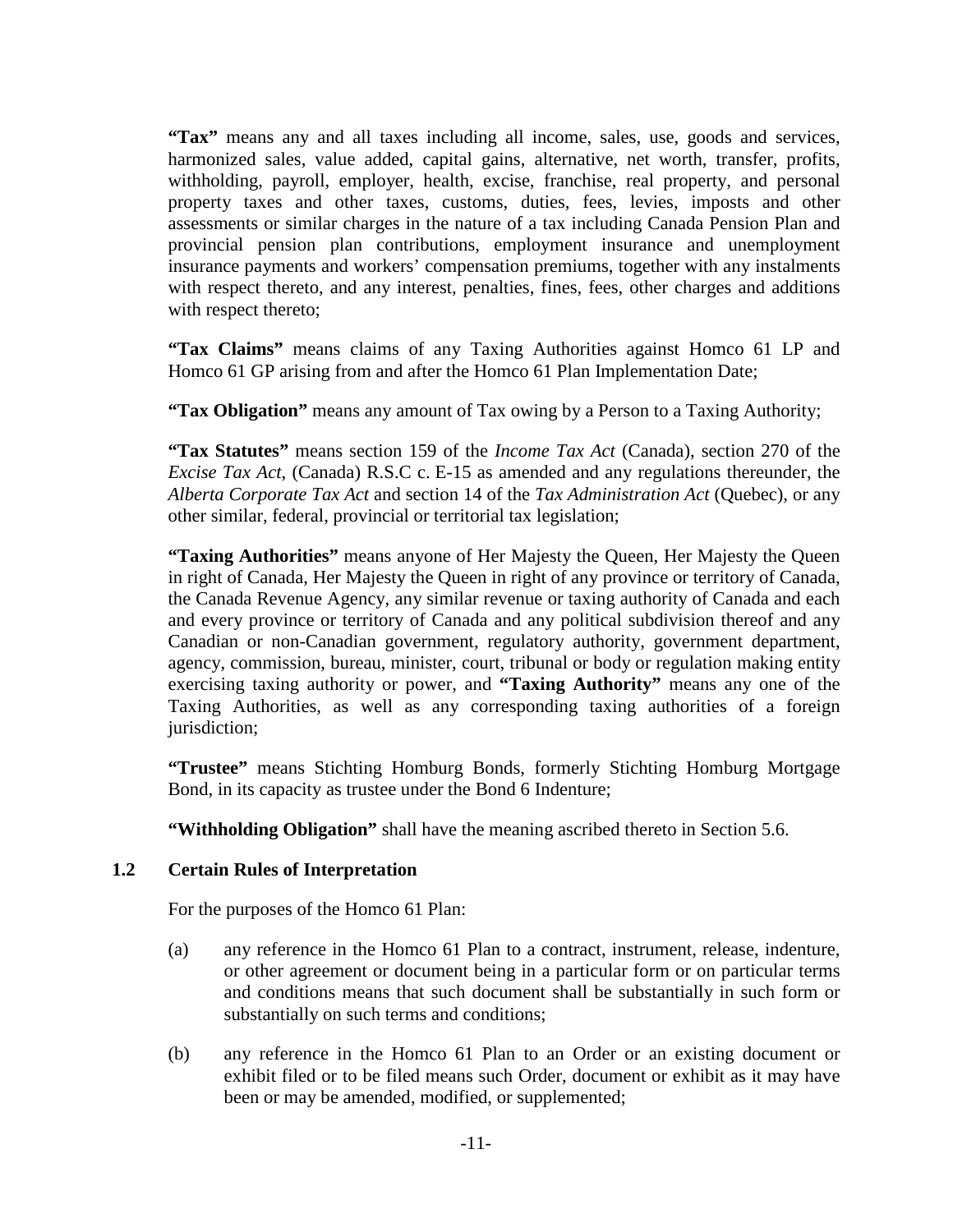- (c) unless otherwise specified, all references herein to (i) currency and to "\$" or "Cdn\$" are to Canadian dollars; and (ii) "EUR" are to Euros, except as otherwise indicated;
- (d) the division of the Homco 61 Plan into "Articles" and "Sections" and the insertion of a Table of Contents are for convenience of reference only and do not affect the construction or interpretation of the Homco 61 Plan, nor are the descriptive headings of "Articles" and "Sections" or otherwise intended as complete or accurate descriptions of the content thereof;
- (e) references in the Homco 61 Plan to "Articles", "Sections", "Subsections" and "Schedules" are references to Articles, Sections, Subsections and Schedules of or to the Homco 61 Plan;
- (f) the use of words in the singular or plural, or with a particular gender, including a definition, shall not limit the scope or exclude the application of any provision of the Homco 61 Plan or a Schedule hereto to such Person (or Persons) or circumstances as the context otherwise permits;
- (g) the words "includes" and "including" and similar terms of inclusion shall not, unless expressly modified by the words "only" or "solely", be construed as terms of limitation, but rather shall mean "includes but is not limited to" and "including but not limited to", so that references to included matters shall be regarded as illustrative without being either characterizing or exhaustive;
- (h) unless otherwise provided, any reference to a statute or other enactment of parliament or a legislature includes all regulations made thereunder, all amendments to or re-enactments of such statute or regulations in force from time to time, and, if applicable, any statute or regulation that supplements or supersedes such statute or regulation;
- (i) the terms "the Homco 61 Plan", "hereof", "herein", "hereto", "hereunder" and similar expressions shall be deemed to refer generally to the Homco 61 Plan and not to any particular "article", "section" or other portion of the Homco 61 Plan and include any documents supplemental hereto; and
- (j) the word "or" is not exclusive.

### <span id="page-14-0"></span>**1.3 Time**

For purposes of the Homco 61 Plan, unless otherwise specified, all references to time herein and in any document issued pursuant hereto mean prevailing local time in Montreal, Quebec, Canada, unless otherwise stipulated.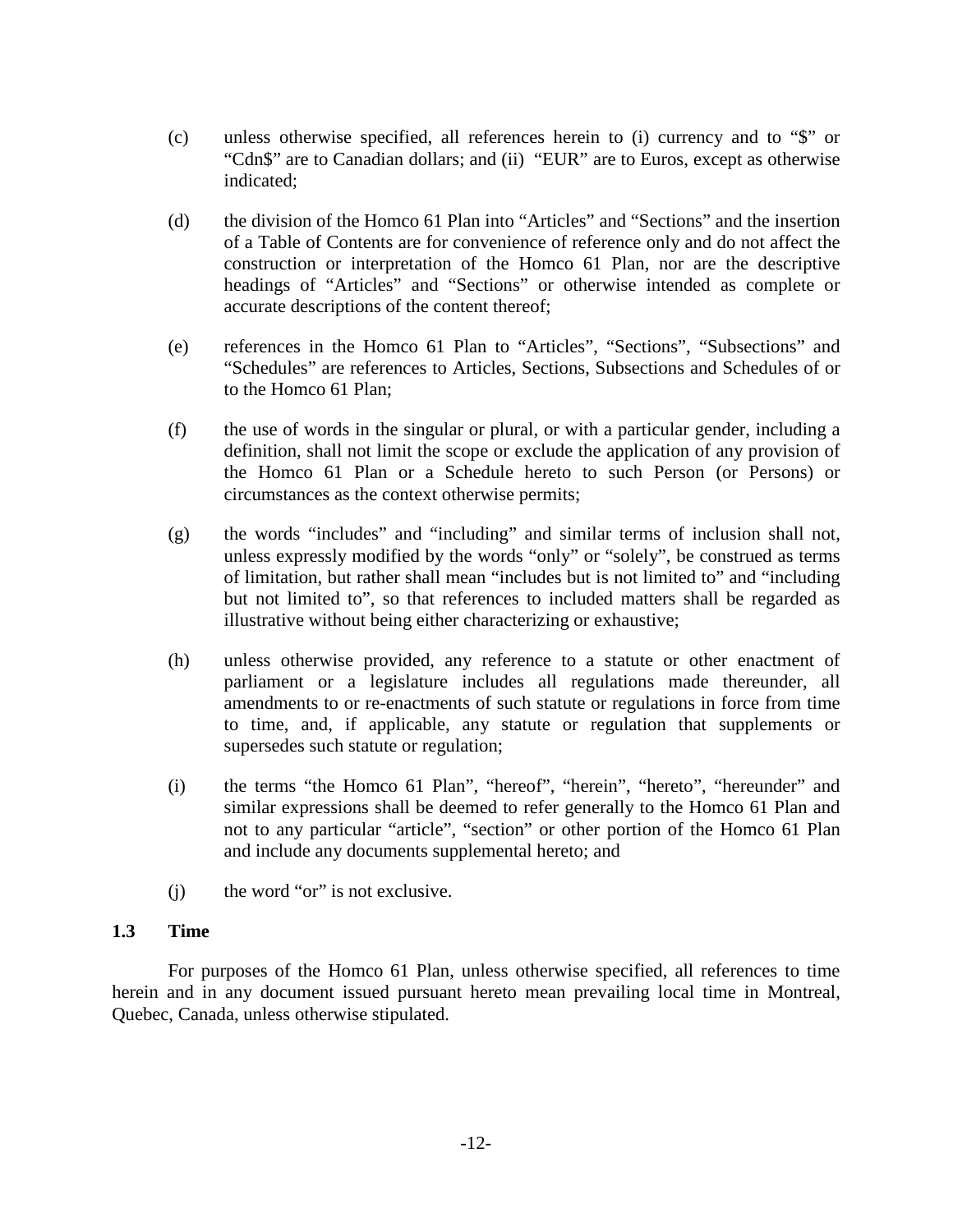## <span id="page-15-0"></span>**1.4 Date and Time for any Action**

For purposes of the Homco 61 Plan:

- (a) In the event that any date on which any action is required to be taken under the Homco 61 Plan by any Person is not a Business Day, that action shall be required to be taken on the next succeeding day which is a Business Day, and any reference to an event occurring on a Business Day shall mean prior to 5:00 p.m. on such Business Day; and
- (b) Unless otherwise specified, time periods within or following which any payment is to be made or act is to be done shall be calculated by excluding the day on which the period commences and including the day on which the period ends and by extending the period to the next succeeding Business Day if the last day of the period is not a Business Day.

## <span id="page-15-1"></span>**1.5 Successors and Assigns**

The Homco 61 Plan shall be binding upon and shall enure to the benefit of the heirs, administrators, executors, legal personal representatives, liquidators, receivers and trustees in bankruptcy, successors and assigns of any Person or party named or referred to in the Homco 61 Plan.

## <span id="page-15-2"></span>**1.6 Governing Law**

The Homco 61 Plan shall be governed by and construed in accordance with the laws of the Province of Quebec and the federal laws of Canada applicable therein. All questions as to the interpretation of or application of the Homco 61 Plan and all proceedings taken in connection with the Homco 61 Plan and its provisions shall be subject to the exclusive jurisdiction of the Court.

# <span id="page-15-3"></span>**1.7 Governing Language**

In the event of any conflict, inconsistency, ambiguity or difference between the English version of the Homco 61 Plan and any translations thereof, the English version shall govern and be paramount, and the applicable provision in the translation thereof shall be deemed to be amended to the extent necessary to eliminate any such conflict, inconsistency, ambiguity or difference.

### <span id="page-15-4"></span>**1.8 Schedules**

The following are the Schedules to the Homco 61 Plan, which are incorporated by reference into the Homco 61 Plan and form a part of it:

Schedule "A" Homco 61 Meeting Order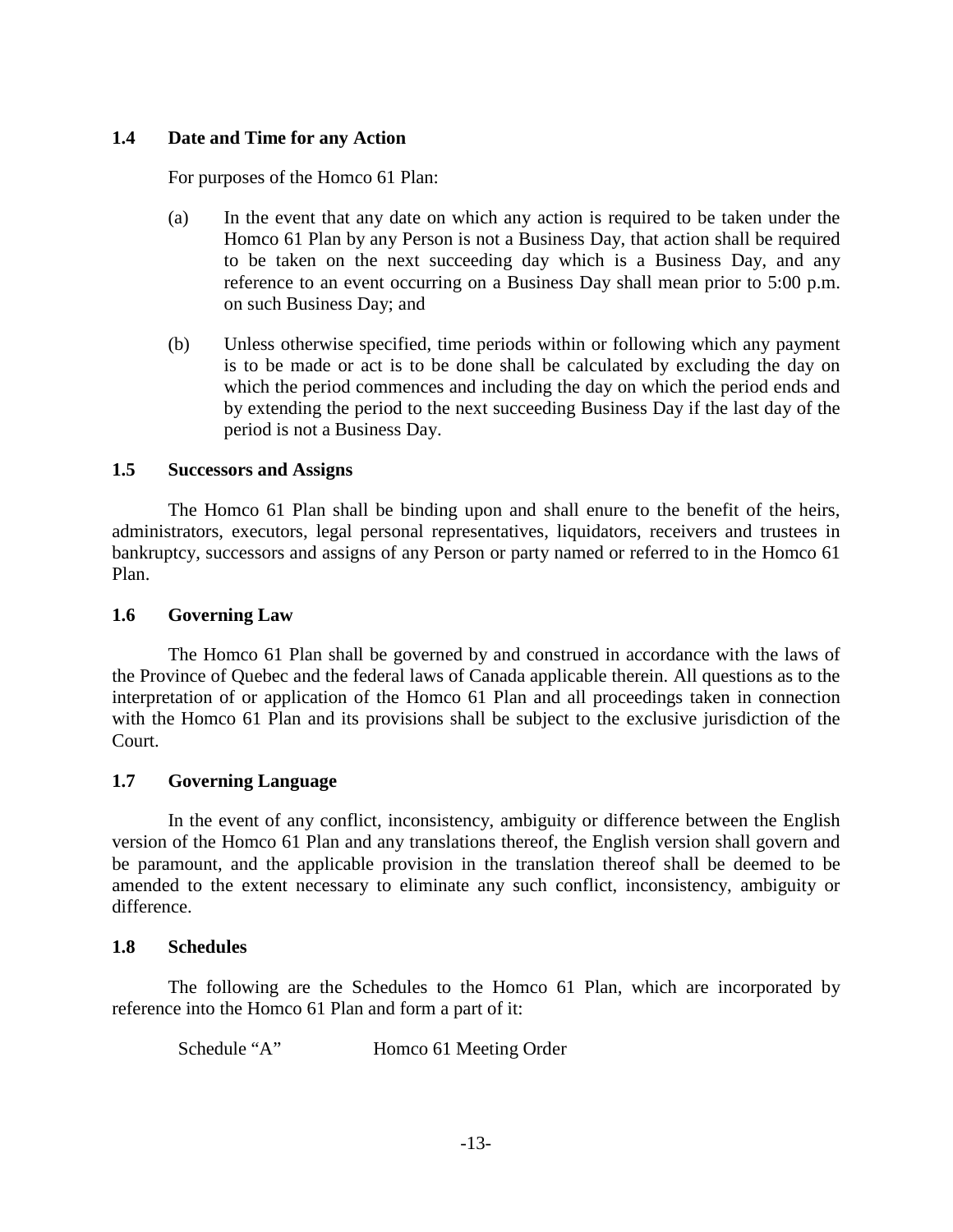## **ARTICLE 2 PURPOSE AND EFFECT OF THE HOMCO 61 PLAN**

#### <span id="page-16-1"></span><span id="page-16-0"></span>**2.1 Purpose and Background**

The purpose of the Homco 61 Plan is to effect a compromise, settlement and payment of all Homco 61 Affected Claims as finally determined for voting and distribution purposes pursuant to the Claims Process Order, the HII/Shareco Meeting Order, the Homco 61 Meeting Order and the Homco 61 Plan, in the expectation that all Persons with an economic interest in HII, Shareco and Homco 61 LP will derive a greater benefit from the implementation of the HII Plan and the Homco 61 Plan than would result from a bankruptcy of the Businesses of HII, Shareco and Homco 61 LP in their entirety, with such compromise, settlement and payment of Homco 61 Affected Claims to be effected on a coordinated basis for administrative efficiency with the compromise, settlement and payment of Affected Claims under the HII Plan. The circumstances and events leading up to the Homco 61 Plan are described in the Information Circular circulated to Homco 61 Affected Creditors prior to and in connection with the Homco 61 Creditors' Meeting, in accordance with the Homco 61 Meeting Order.

#### <span id="page-16-2"></span>**2.2 Persons Affected**

The Homco 61 Plan provides for the compromise of Homco 61 Affected Claims. The Homco 61 Plan will become effective at the Homco 61 Effective Time on the Homco 61 Plan Implementation Date. On the Homco 61 Plan Implementation Date, each Homco 61 Affected Claim will be fully and finally compromised, released, settled and discharged under the Homco 61 Plan. The Homco 61 Plan shall be binding on and enure to the benefit of Homco 61 LP, the Homco 61 Affected Creditors, the Homco 61 Plan Released Parties and all other Persons named or referred to in, or subject to, the Homco 61 Plan.

### <span id="page-16-3"></span>**2.3 Persons Not Affected**

For greater certainty, the Homco 61 Plan does not affect the Homco 61 Unaffected Creditors with respect to and to the extent of their Homco 61 Unaffected Claims. Nothing in the Homco 61 Plan shall affect Homco 61 LP's rights and defences, both legal and equitable, with respect to any Homco 61 Unaffected Claims including, but not limited to, all rights with respect to legal and equitable defences or entitlements to set-offs or recoupments against such Homco 61 Unaffected Claims.

### <span id="page-16-4"></span>**2.4 Equity Claims**

All Persons holding Equity Claims in respect of Homco 61 LP shall not be entitled to vote at or attend the Homco 61 Creditors' Meeting, and shall not receive a distribution under the Homco 61 Plan or otherwise receive anything in respect of such Equity Claims. At the Homco 61 Effective Time on the Homco 61 Plan Implementation Date, all Equity Claims in respect of Homco 61 LP shall be fully, finally, irrevocably and forever compromised, released, discharged, cancelled and barred.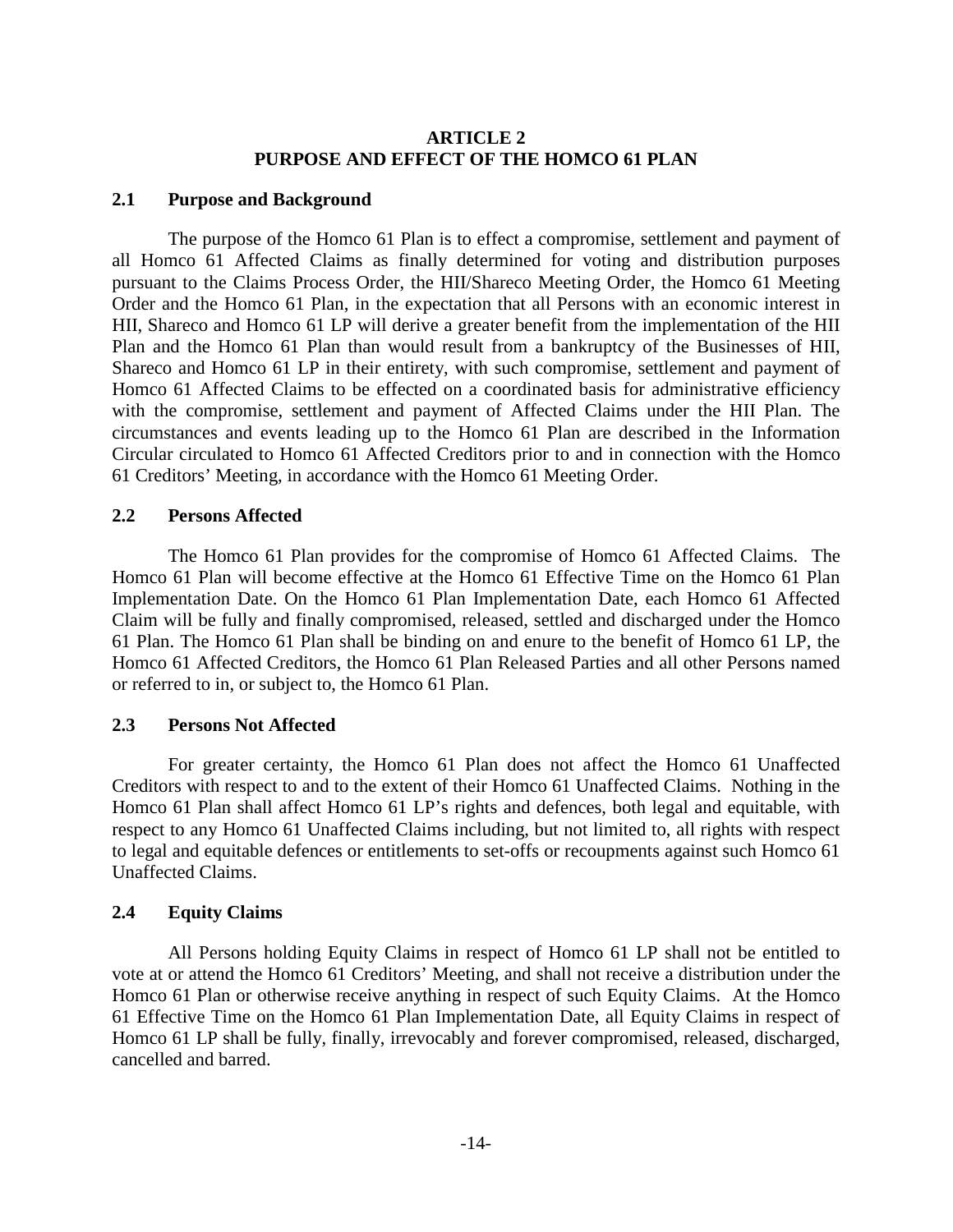## <span id="page-17-0"></span>**2.5 Homco 61 Affected Creditors (including Bond 6 Claim Holders) and the Homco 61 Intercompany Claim**

- (a) The treatment of the Homco 61 Affected Creditors, including the Bond 6 Claim Holders, under the Homco 61 Plan is conditioned on and subject to approval of the Homco 61 Plan by the Required Majority of the Homco 61 Affected Creditors, and the HII Plan by the Required Majority, and in each case by the Court.
- (b) In the event that either the HII Plan is not approved by the Required Majority of Affected Creditors with Proven Claims and the Court, or the Homco 61 Plan is not approved by the Required Majority of the Homco 61 Affected Creditors and the Court, then the Proven Claims of Homco 61 LP for both voting and distribution purposes under the HII Plan, and the Homco 61 Affected Creditors under the Homco 61 Plan, shall be determined by the Monitor and/or the Court; provided however that the Bond 6 Claim for voting purposes under the HII Plan shall not be redetermined, and the Proven Claim of Homco 61 LP for voting and distribution purposes under the HII Plan shall be determined by the Monitor and/or the Court.
- (c) In the event that both the HII Plan is approved by the Required Majority of the Affected Creditors and the Court, and the Homco 61 Plan is approved by the Required Majority of Homco 61 Affected Creditors and the Court, then each Homco 61 Affected Creditor with a Homco 61 Affected Creditor HII Claim (excluding Bond 6 Claim Holders as described below) that has a Homco 61 Proven Claim, shall have a Proven Claim against Homco 61 LP for the full amount of its Homco 61 Affected Creditor Claim.
- (d) The aggregate Proven Claim of the Bond 6 Claim Holders for voting and distribution purposes under this Homco 61 Plan shall be the full amount of the Bond 6 Homco 61 Claim in accordance with and as provided in the HII/Shareco Meeting Order and the Homco 61 Meeting Order.
- (e) At the Effective Time on the Plan Implementation Date the Homco 61 Affected Creditors Claims (including the Bond 6 Homco 61 Claim) shall be fully, finally, irrevocably and forever compromised, released, discharged, cancelled and barred.

### **ARTICLE 3**

# <span id="page-17-1"></span>**CLASSIFICATION OF HOMCO 61 CREDITORS, HOMCO 61 VOTING CLAIMS AND RELATED MATTERS**

### <span id="page-17-2"></span>**3.1 Classification of Homco 61 Creditors**

For the purposes of considering, voting on and receiving distributions under the Homco 61 Plan, the Homco 61 Affected Creditors shall constitute a single class, the "**Homco 61 Unsecured Creditors' Class**".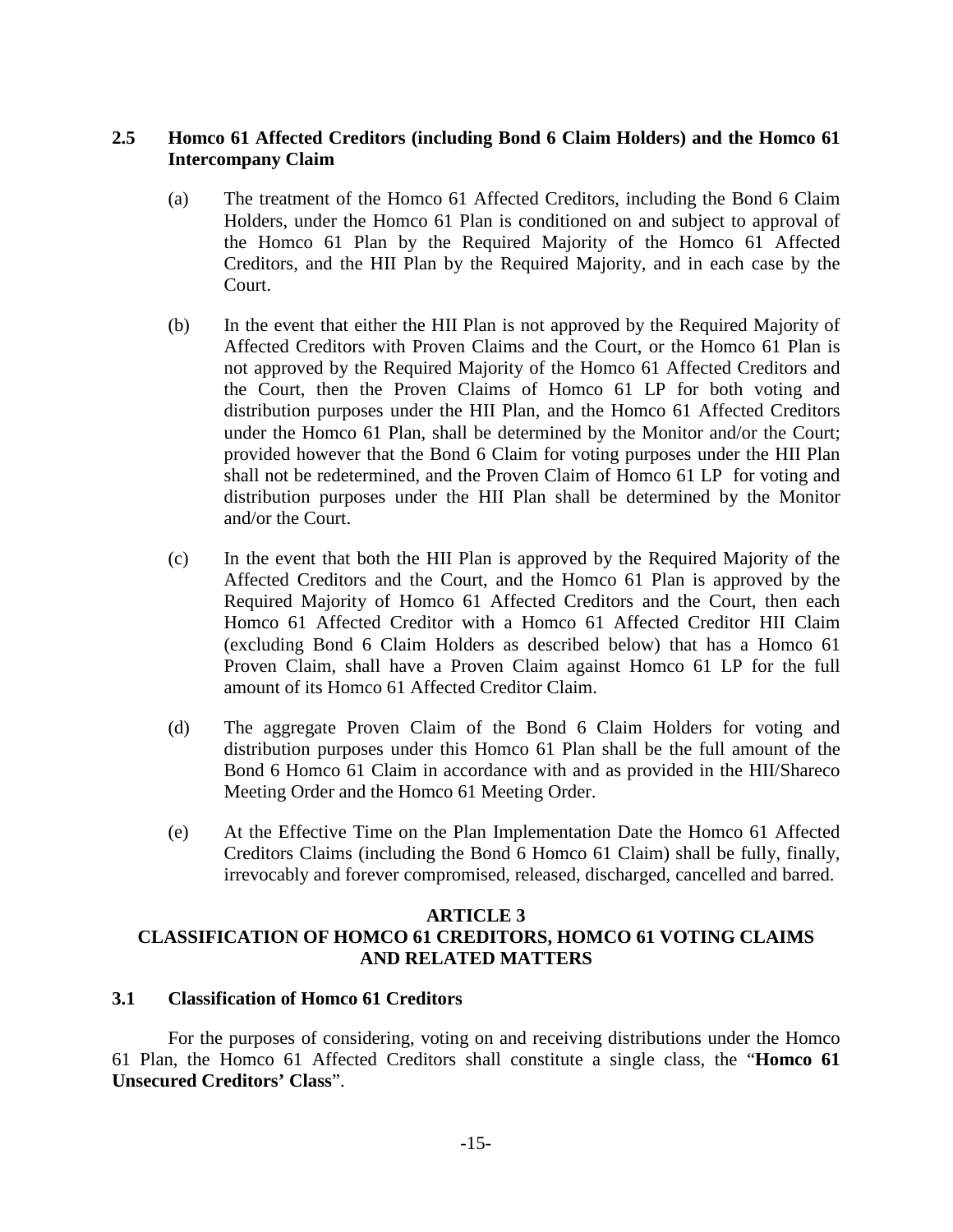## <span id="page-18-0"></span>**3.2 Homco 61 Affected Claims**

Each Homco 61 Affected Creditor will be entitled to vote its Homco 61 Voting Claim at the Homco 61 Creditors' Meeting in respect of the Homco 61 Plan and shall be entitled to receive its respective Homco 61 Affected Creditors' Entitlement provided for under and pursuant to the Homco 61 Plan.

## <span id="page-18-1"></span>**3.3 Homco 61 Unaffected Claims**

Homco 61 Unaffected Claims shall not be compromised under the Homco 61 Plan. No holder of a Homco 61 Unaffected Claim shall:

- (a) be entitled to vote on the Homco 61 Plan or attend at any Homco 61 Creditors' Meeting; or
- (b) be entitled to or receive any Homco 61 Affected Creditors' Entitlement in respect of such Homco 61 Unaffected Claims.

## <span id="page-18-2"></span>**3.4 Priority Claims**

The Homco 61 Employee Priority Claims and the Homco 61 Government Priority Claims, if any, shall be paid on or after the Homco 61 Plan Implementation Date from the Administrative Reserve under the HII Plan pursuant to and in accordance with Section 5.1 of the Homco 61 Plan, the Homco 61 Sanction Order and the CCAA.

### <span id="page-18-3"></span>**3.5 Homco 61 Creditors' Meeting**

The Homco 61 Creditors' Meeting shall be held in accordance with the Homco 61 Plan, the Claims Process Order, the Homco 61 Meeting Order and any further Order of the Court. The only Persons entitled to attend the Homco 61 Creditors' Meeting shall be representatives of Homco 61 LP and its legal counsel and advisors, the Monitor and its legal counsel, the Trustee and its legal counsel and advisors, and all other Persons, including the holders of proxies, entitled to vote at the Homco 61 Creditors' Meeting and their legal counsel and advisors.

### <span id="page-18-4"></span>**3.6 Voting**

Each Homco 61 Affected Creditor in the Homco 61 Unsecured Creditors' Class who is entitled to vote at the Homco 61 Creditors' Meeting, pursuant to and in accordance with the Claims Process Order, the HII/Shareco Meeting Order, the Homco 61 Meeting Order, the Homco 61 Plan and the CCAA, shall be entitled to one vote equal to the dollar value of its Homco 61 Affected Claim determined as a Homco 61 Voting Claim. Bond 6 Claim Holders who have beneficial ownership of a Homco 61 Voting Claim as of the Homco 61 Voting Record Date shall be entitled to vote on the Homco 61 Plan at the Homco 61 Creditors' Meeting pursuant to and in accordance with the Homco 61 Meeting Order; and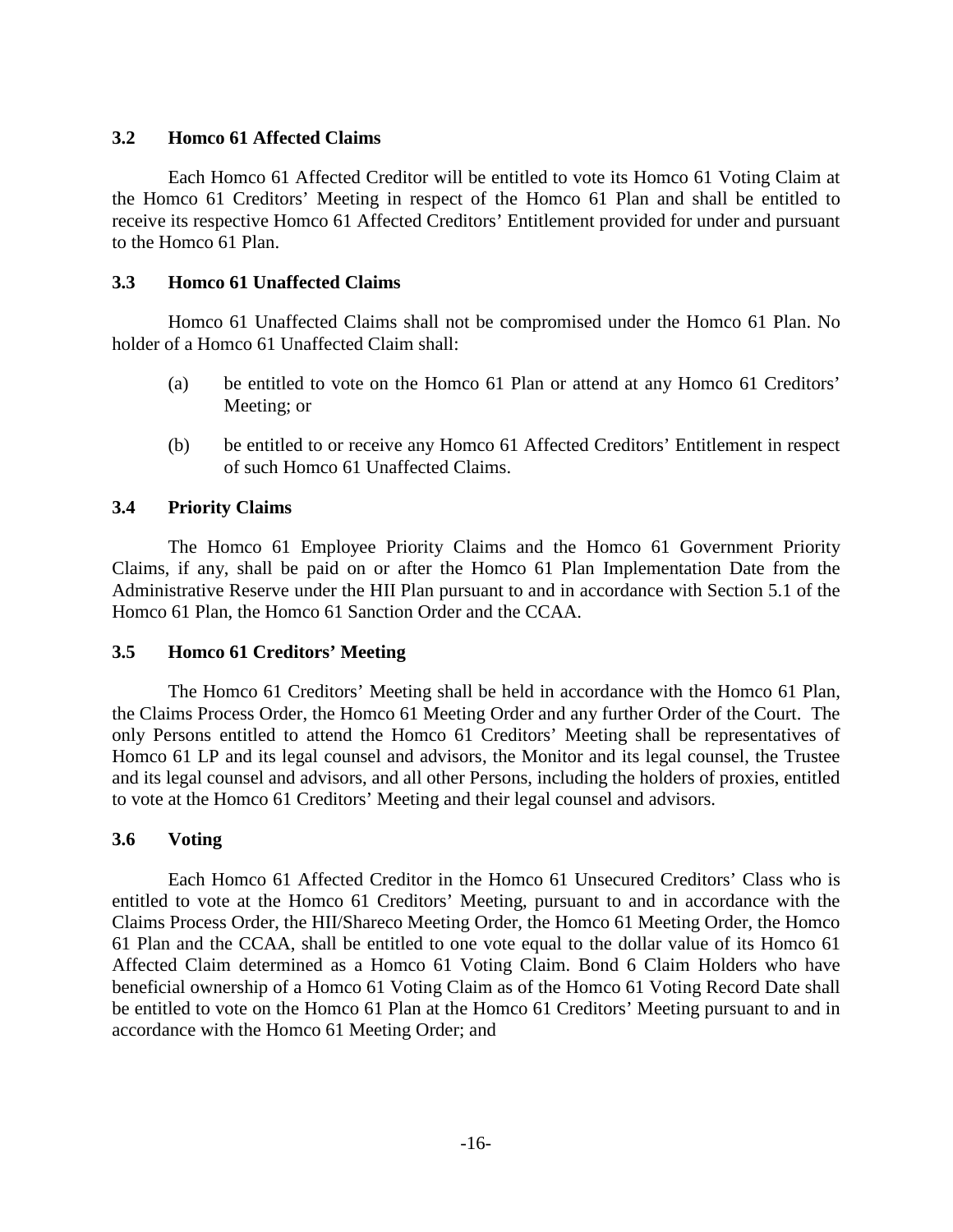#### <span id="page-19-0"></span>**3.7 Procedure for Valuing Homco 61 Voting Claims**

The procedure for valuing Homco 61 Voting Claims and resolving disputes and entitlements to voting is set forth in the Claims Process Order, the HII/Shareco Meeting Order, the HII Plan, the Homco 61 Meeting Order, the Homco 61 Plan and the CCAA. Homco 61 LP and the Monitor shall have the right to seek the assistance of the Court in valuing any Homco 61 Voting Claim in accordance with the Claims Process Order, the HII/Shareco Meeting Order, the HII Plan, the Homco 61 Meeting Order and the Homco 61 Plan, if required, and to ascertain the result of any vote on the Homco 61 Plan.

#### <span id="page-19-1"></span>**3.8 Approval by Homco 61 Creditors**

In order to be approved, the Homco 61 Plan must receive an affirmative vote in the Required Majority of the Homco 61 Unsecured Creditors' Class.

#### <span id="page-19-2"></span>**3.9 Guarantees and Similar Covenants**

No Person who has a Claim under a Guarantee, surety, indemnity or similar covenant in respect of any Claim which is compromised under the Homco 61 Plan (such compromised Claim being the "Principal Claim"), or who has any right to claim over in respect of or to be subrogated to the rights of any Person in respect of a Principal Claim shall:

- (a) be entitled to any greater rights as against Homco 61 than the Person holding the Principal Claim;
- (b) be entitled to vote on the Homco 61 Plan to the extent that the Person holding the Principal Claim is voting on the Homco 61 Plan; or
- (c) be entitled to receive any distribution under the Homco 61 Plan to the extent that the Person holding the Principal Claim is receiving a distribution.

For greater certainty, nothing in this Section 3.9 shall affect the rights of Bond 6 Claim Holders to advance a Claim against Homco 61 LP pursuant to the Homco 61 Guarantee under the Homco 61 Plan or to advance the Bond 6 HII Deficiency Claim against HII under the HII Plan.

### **ARTICLE 4 THE HII HOMCO 61 DISTRIBUTION**

### <span id="page-19-4"></span><span id="page-19-3"></span>**4.1 The HII Homco 61 Distribution**

The principal asset of Homco 61 LP is Homco's 61 LP's entitlement to the HII Homco 61 Distribution based on its Homco 61 Net Intercompany Claim. The Homco 61 Affected Creditors with Homco 61 Proven Claims shall receive their *pro rata* share of the HII Homco 61 Distribution in full satisfaction of such Homco 61 Proven Claims and on the Homco 61 Plan Implementation Date all Homco 61 Affected Claims will be affected and compromised, settled, released and discharged in accordance with the terms of the Homco 61 Plan, the Homco 61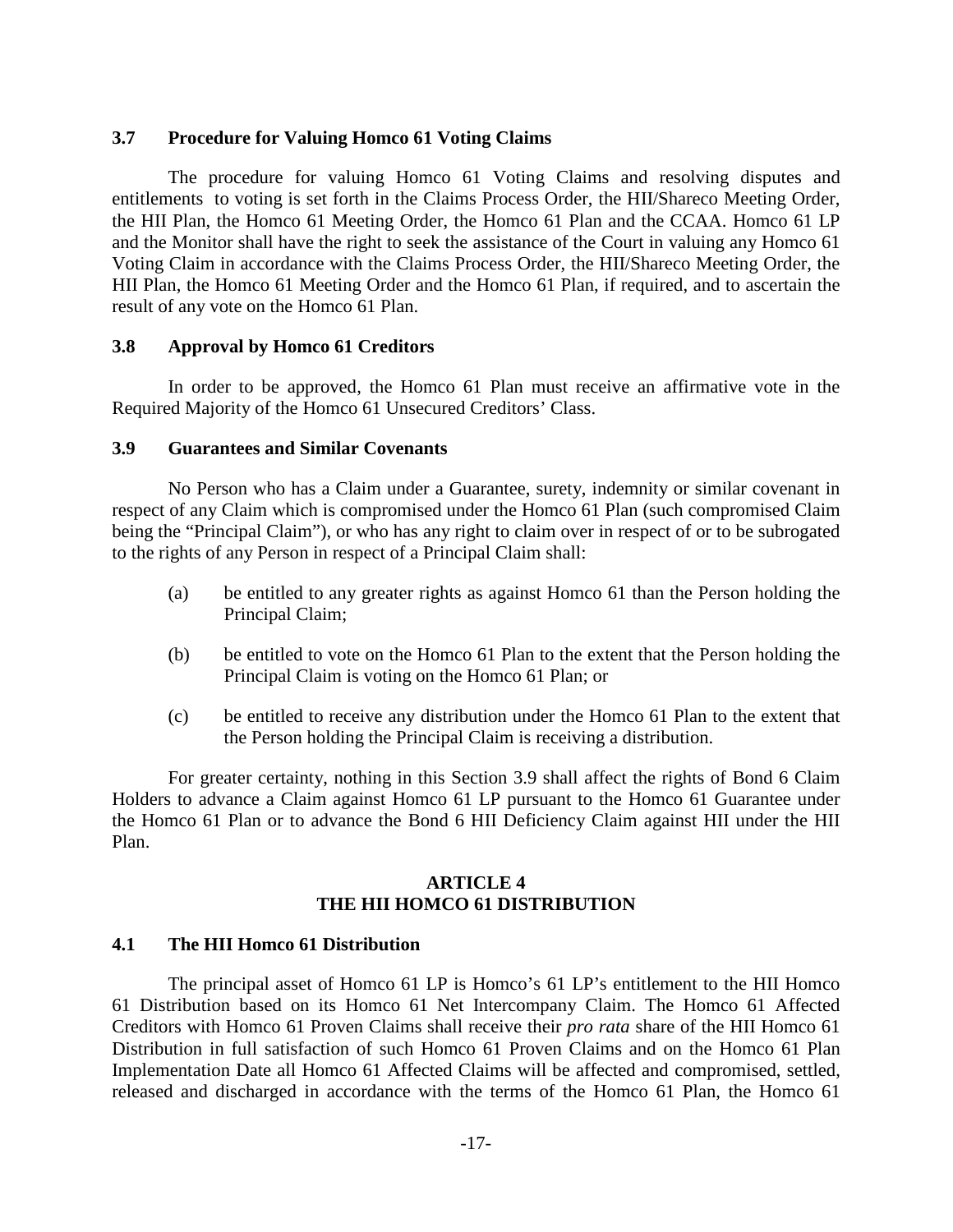Sanction Order and the CCAA. For greater certainty, the Homco 61 Affected Creditors with Homco 61 Proven Claims will receive their respective *pro rata* share of Homco 61's Pro Rata Share of the Newco Equity Pool, the Cash Pool and the Asset Realization Cash Pool as determined under the HII Plan.

## <span id="page-20-0"></span>**4.2 Administrative Convenience**

For administrative convenience the Monitor shall not be required under the Homco 61 Plan to establish any cash pools or related cash or non-cash reserves in connection with the administration of Homco 61 Affected Claims and the determination of Homco 61 Proven Claims as the administration and determination of such Claims is to be effected through cash pools, related Cash and non-Cash reserves established under the HII Plan.

#### <span id="page-20-1"></span>**ARTICLE 5 DISTRIBUTIONS AND PAYMENTS TO HOMCO 61 AFFECTED CREDITORS**

## <span id="page-20-2"></span>**5.1 Distribution Mechanics**

The Monitor shall administer and finally determine the Homco 61 Affected Claims of Homco 61 Affected Creditors under and in accordance with the Claims Process Order and Article 8 and Article 9 of the HII Plan, as if the Homco 61 Affected Creditors were Affected Creditors of HII and Article 8 and Article 9 of the HII Plan applied *mutatis mutandis* to the Homco 61 Affected Creditors, with such changes as necessary to apply such Articles to the Homco 61Affected Creditors only. In particular, the Monitor shall:

- (a) utilize the Disputed Claims (Cash) Reserve, the Disputed Claims (Asset Realization) Reserve and the Disputed Claims (Newco Shares) Reserve in effecting the administration and determination of Homco 61 Affected Claims; and
- (b) allocate the costs of such administration of Homco 61 Affected Claims to the Homco 61 Administrative Reserve Costs, provide for such costs in the Administrative Reserve under the HII Plan and deduct such costs from the HII Homco 61 Distribution, including for greater certainty:
	- (i) all amounts on account of Homco 61 Employee Priority Claims;
	- (ii) all amounts on account of Homco 61 Government Priority Claims; and
	- (iii) all amounts on account of the Homco 61 Post-Filing Trade Payables.

To the extent of an inconsistency between the provisions of Article 8 and Article 9 of the HII Plan and the Homco 61 Plan, the provisions of the Homco 61 Plan shall govern in relation to the administration and determination of the Homco 61 Proven Claims.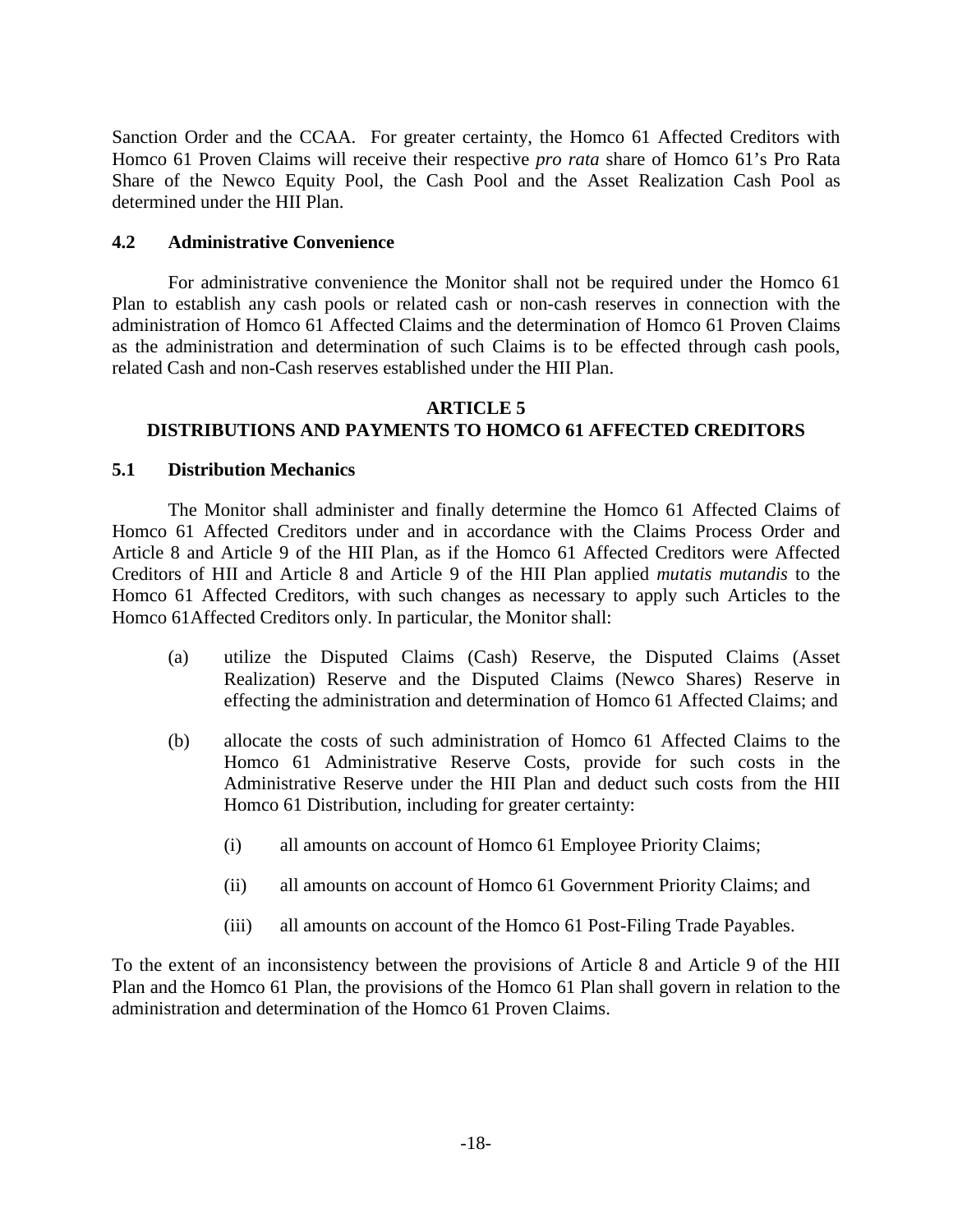#### <span id="page-21-0"></span>**5.2 Currency**

Unless specifically provided for in the Homco 61 Plan or the Homco 61 Sanction Order, for the purposes of voting or distribution under the Plan, a Claim shall be denominated in Canadian dollars and all payments and distributions to the Homco 61 Affected Creditors on account of their Homco 61 Proven Claims shall be made in Canadian dollars. Any Claim in a currency other than Canadian dollars must be converted to Canadian dollars, and such amount shall be regarded as having been converted at the noon spot rate of exchange quoted by the Bank of Canada for exchanging such currency to Canadian dollars as at the Homco 61 Filing Date, which rate is Cdn\$1.3473: EUR1.0000, and Cdn \$0.9960: US\$1.

### <span id="page-21-1"></span>**5.3 Interest and Fees**

Interest shall not accrue or be paid on Homco 61 Affected Claims after the Homco 61 Filing Date, and no holder of a Homco 61 Affected Claim shall be entitled to interest accruing nor to fees and expenses incurred in respect of an Affected Claim on or after the Homco 61 Filing Date and any Claims in respect of interest accruing or fees and expenses incurred on or after the Homco 61 Filing Date shall be deemed to be forever extinguished and released.

### <span id="page-21-2"></span>**5.4 Assignment of Claims for Voting and Distribution Purposes Prior to the Homco 61 Creditors' Meeting**

Subject to any restrictions contained in Applicable Laws, a Homco 61 Affected Creditor may transfer or assign the whole of its Homco 61 Claim prior to the Homco 61 Creditors' Meeting provided that Homco 61 LP shall not be obliged to deal with any such transferee or assignee as a Homco 61 Affected Creditor in respect thereof, including allowing such transferee or assignee to vote at the Homco 61 Creditors' Meeting, unless and until (i) actual notice of the transfer or assignment, together with satisfactory evidence of such transfer or assignment, has been received by Homco 61 LP and the Monitor prior on or prior to the Homco 61 Record Date or (ii) the name of such transferee or assignee appears as of the HII/Shareco Record Date as the holder of such transferred or assigned Voting Claim in accordance with the Homco 61 Meeting Order. Thereafter, such transferee or assignee shall, for all purposes in accordance with the Claims Process Order and the Homco 61 Meeting Order constitute a Homco 61 Affected Creditor and shall be bound by any and all notices previously given to the transferor or assignor in respect of such Homco 61 Claim. For greater certainty, partial transfers or assignments of Homco 61 Voting Claims shall not be recognized by Homco 61 LP or the Monitor.

### <span id="page-21-3"></span>**5.5 Assignment of Claims for Distribution Purposes After the Homco 61 Creditors' Meeting**

Subject to any restrictions contained in Applicable Laws, a Homco 61 Affected Creditor may transfer or assign the whole of its Homco 61 Claim after the Homco 61 Creditors' Meeting, provided that the Monitor shall not be obliged to make distributions to any such transferee or assignee or otherwise deal with such transferee or assignee as a Homco 61 Affected Creditor in respect thereof, unless and until actual notice of the transfer or assignment, together with satisfactory evidence of such transfer or assignment and a duly completed and executed Letter of Instruction has been received by Homco 61 LP and the Monitor; thereafter, such transferee or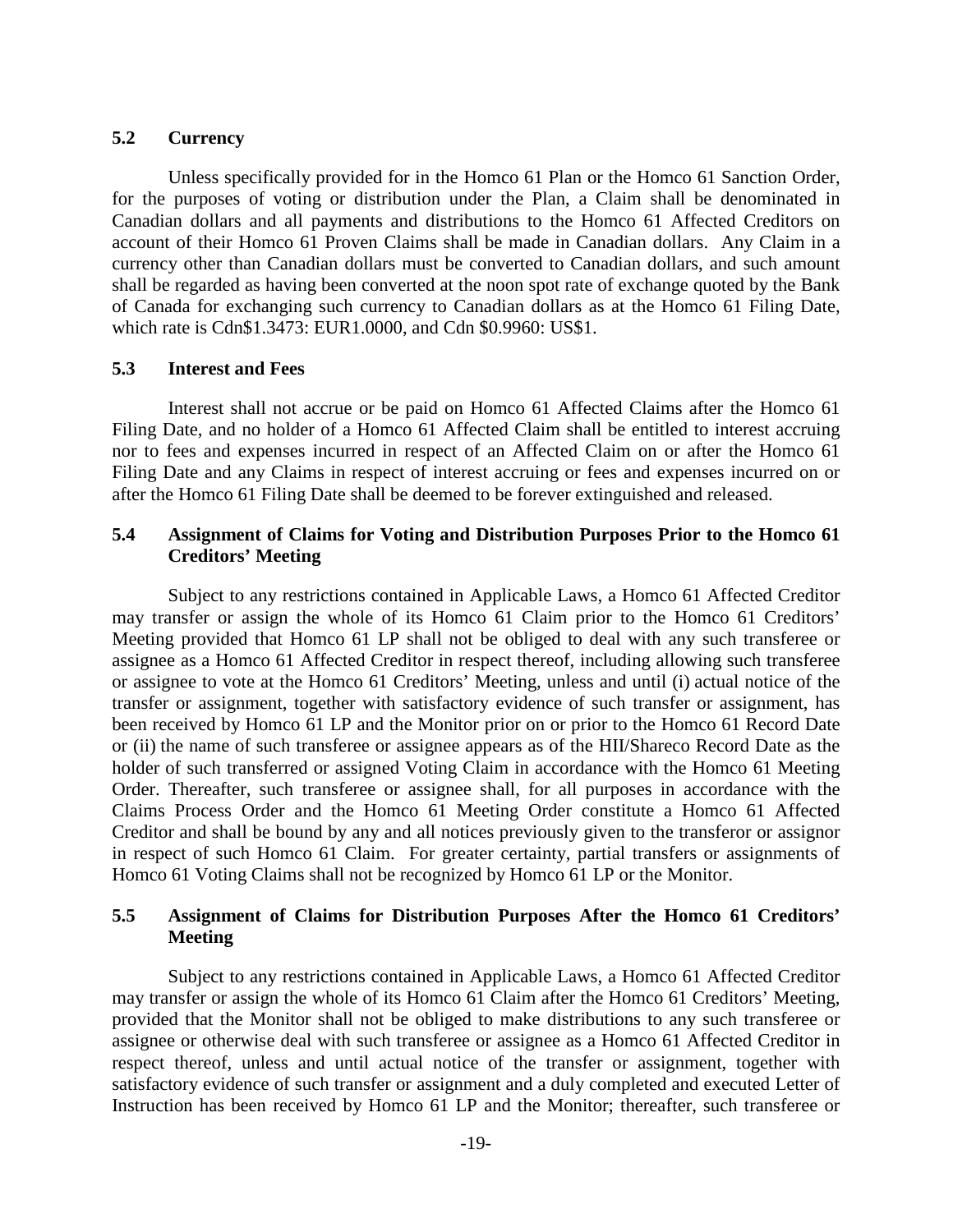assignee shall, for all purposes in accordance with the Claims Process Order, the Homco 61 Meeting Order and the Homco 61 Plan constitute a Homco 61 Affected Creditor and shall be bound by notices given and steps taken in respect of such Claim. For greater certainty, partial transfers or assignments of Claims shall not be recognized by Homco 61 LP or the Monitor.

#### <span id="page-22-0"></span>**5.6 Tax Matters**

- (a) Any terms and conditions of any Homco 61 Affected Claims which purport to deal with the ordering of or grant priority of payment of principal, interest, penalties or other amounts shall be deemed to be void and ineffective (for greater certainty without any impact on any inter-lender arrangements).
- (b) All distributions made by the Monitor pursuant to this Homco 61 Plan shall be first in consideration for the outstanding principal amount of such Homco 61 Affected Claims and secondly in consideration for accrued and unpaid interest and penalties, if any, which form part of such Claims. Notwithstanding any provisions of the Homco 61 Plan, each Homco 61 Affected Creditor that is to receive a distribution pursuant to the Homco 61 Plan shall have sole and exclusive responsibility for the satisfaction and payment of any Tax Obligations imposed by any Taxing Authority on account of such distribution.
- (c) The Monitor shall be entitled to deduct and withhold from any distribution, payment or consideration otherwise payable to any Homco 61 Affected Creditor or to any Person on behalf of any Homco 61 Affected Creditor such amounts (a "**Withholding Obligation**") if the Monitor is required to deduct and withhold with respect to such payment under the ITA, or any provision of federal, provincial, territorial, state, local or foreign tax law, in each case, as amended or succeeded.
- (d) To the extent that amounts are so withheld or deducted and paid over to the applicable Taxing Authority, such withheld or deducted amounts shall be treated for all purposes of the Homco 61 Plan as having been paid to such Person as the remainder of the payment in respect of which such withholding and deduction were made. For greater certainty, no distribution, payment or other consideration shall be made to or on behalf of a holder of a Homco 61 Proven Claim pursuant to the Homco 61 Plan unless and until such holder has made arrangements satisfactory to the Monitor for the payment and satisfaction of any Withholding Obligations imposed on the Monitor by any Taxing Authority.

### **ARTICLE 6 HOMCO 61 PLAN IMPLEMENTATION DATE TRANSACTIONS**

#### <span id="page-22-2"></span><span id="page-22-1"></span>**6.1 Corporate Authorizations**

The adoption, execution, delivery, implementation and consummation of all matters contemplated under the Homco 61 Plan involving corporate action of Homco 61 LP by the Homco 61 GP will occur and be effective as of the Homco 61 Plan Implementation Date, and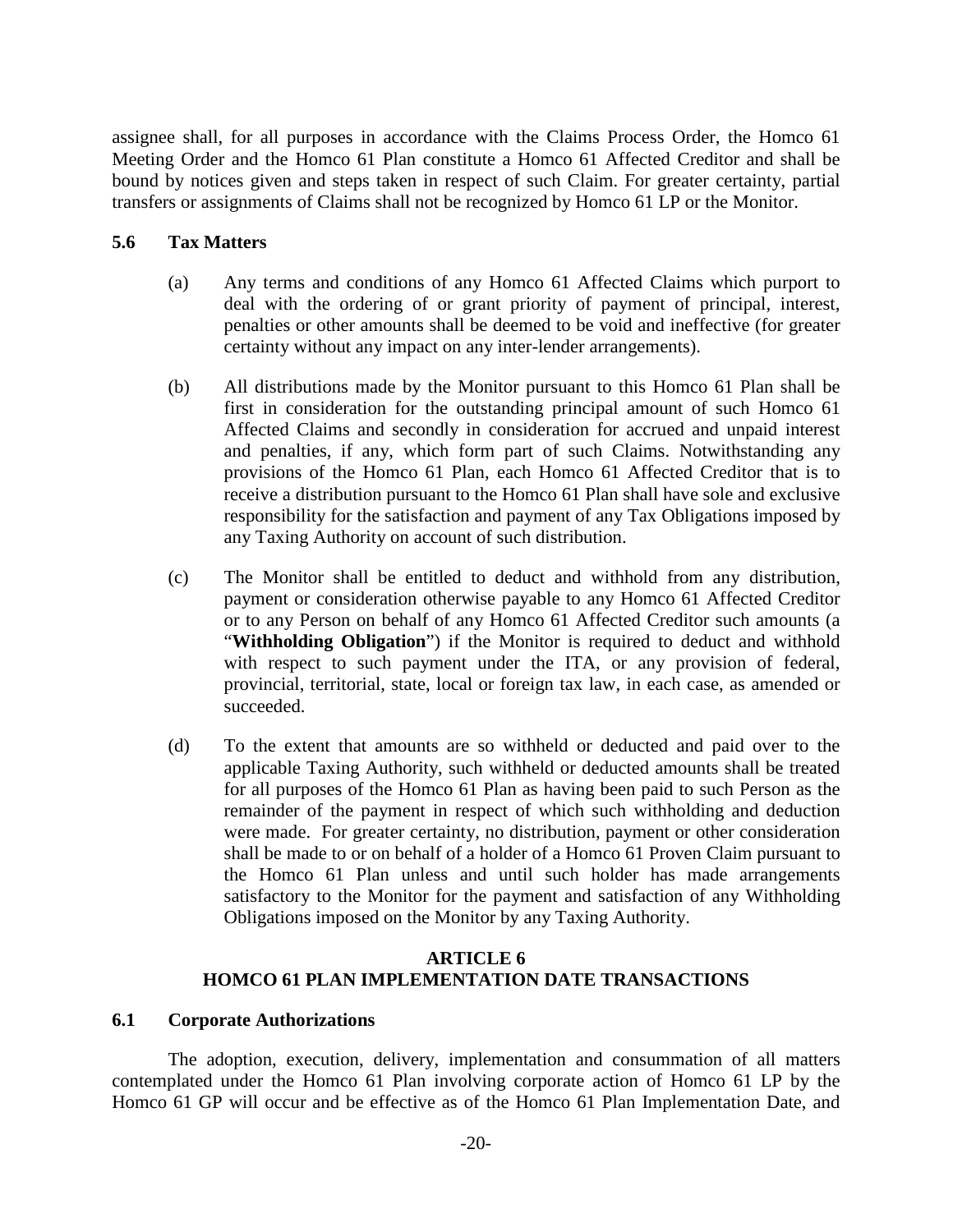will be authorized and approved under the Homco 61 Plan and by the Court, where appropriate, as part of the Homco 61 Sanction Order, in all respects and for all purposes without any requirement of further action by partners of Homco 61 LP or the shareholders, directors or officers of the Homco 61 GP. All necessary approvals to take actions shall be deemed to have been obtained from such partners, directors or officers, including the deemed passing of any resolutions under the Homco 61 Limited Partnership Agreement of Homco 61 LP.

## <span id="page-23-0"></span>**6.2 Homco 61 Plan Implementation Date Transactions**

Subject to Section 6.3, the following transactions, steps, offsets, compromises, releases and discharges to be effected in the implementation of the Homco 61 Plan (the **"Homco 61 Plan Transactions"**) shall occur, and be deemed to have occurred sequentially in the following order without any further act or formality, on the Homco 61 Plan Implementation Date beginning at the Homco 61 Effective Time:

- (a) Treatment of Homco 61 Intercompany Claim: HII shall, pursuant to the HII Plan, set off the amount of the HII Loan against the amount of the Homco 61 Intercompany Claim. The unpaid balance owing on the Homco 61 Intercompany Claim shall be the Homco 61 Net Intercompany Claim, which shall constitute the sole Proven Claim of Homco 61 LP for distribution purposes entitling Homco 61 LP to the HII Homco 61 Distribution and for greater certainty Homco 61 LP shall have no other claim against HII including by subrogation or otherwise;
- (b) Directors and Officers: The Directors of the Homco 61 GP shall and shall be deemed to resign and without requirement of further action on the part of such Directors;
- (c) Payments by Monitor: The Monitor shall pay the Homco 61 Administrative Reserve Costs from the Administrative Reserve under the HII Plan on or after the Homco 61 Plan Implementation Date pursuant to the HII/Shareco Sanction and Vesting Order, the Homco 61 Sanction Order and the CCAA; and
- (d) Compromise and Release: The compromises with the Homco 61 Affected Creditors and the Release of the Homco 61 Plan Released Parties referred to in Article 7 shall become effective in accordance with the Homco 61 Plan.

### <span id="page-23-1"></span>**6.3 Homco 61 Plan Transactions**

Homco 61 GP on behalf of Homco 61 LP shall take actions as may be necessary or appropriate to effect the Homco 61 Plan Transactions as set forth in the Homco 61 Plan. Such actions may include, without limitation: (i) the execution and delivery of appropriate articles, agreements or other documents of incorporation, merger, amalgamation, consolidation, arrangement, continuation, restructuring, exchange, conversion, liquidation, winding-up, dissolution, transfer, reorganization, repayments, cancellations, discharges, or other transactions containing terms that are consistent with the terms of the Homco 61 Plan; (ii) the execution and delivery of appropriate instruments of transfer, assignment, assumption, including, where applicable, with respect to the assumption of liabilities upon the transfer or assignment of assets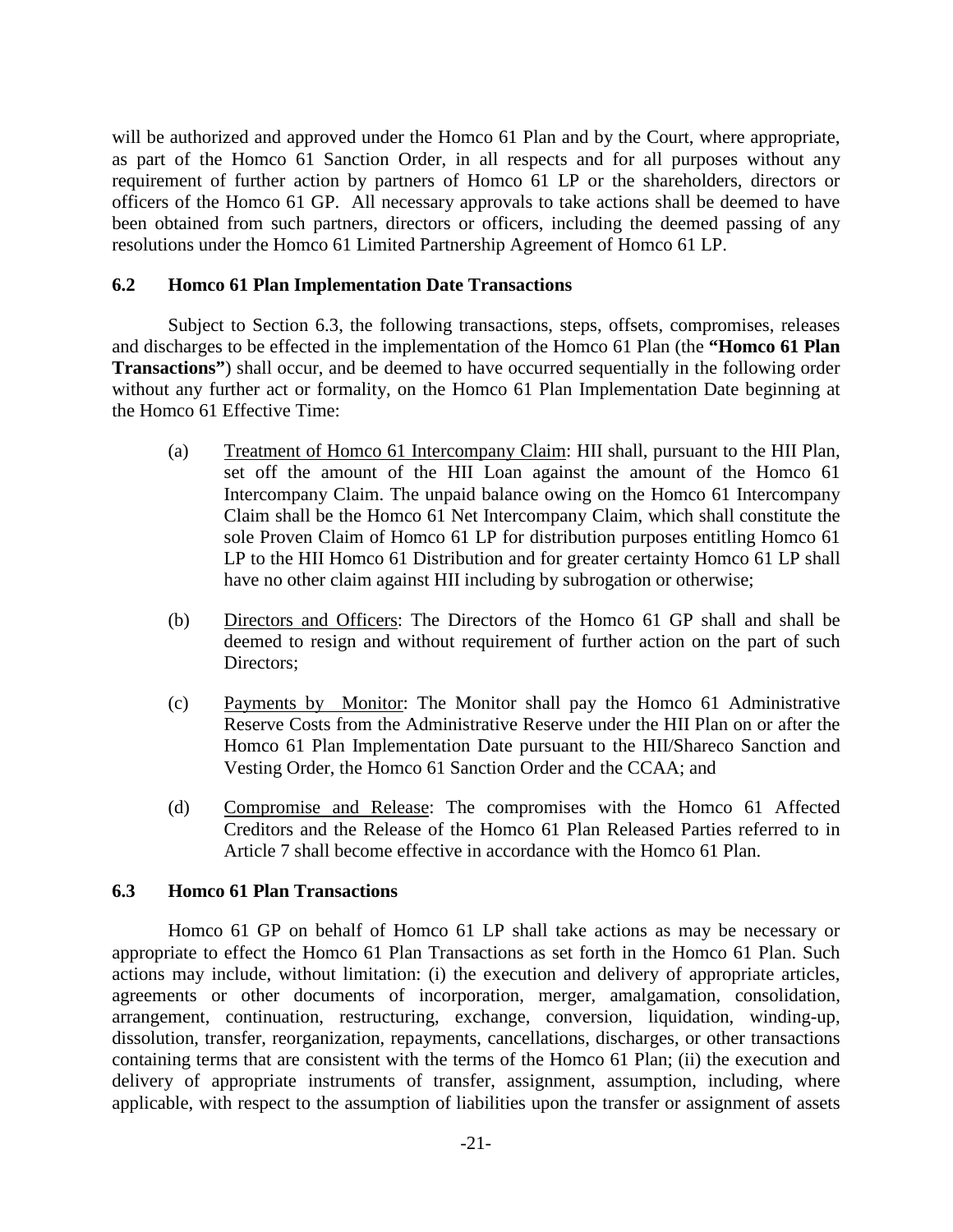or liquidation or winding-up of Homco 61 LP, Guarantee, or delegation of any property, right, privilege, liability, duty, or obligation on terms consistent with the terms of the Homco 61 Plan, in each case without the need to obtain any consent by any Person; (iii) the filing of appropriate articles, agreements, or other documents of incorporation, merger, amalgamation, consolidation, arrangement, continuation, restructuring, exchange, conversion, liquidation, winding-up, dissolution, transfer, reorganization, repayments, cancellations, discharges, or other transactions with the appropriate Governmental Authorities under Applicable Law; (iv) the determination of the manner and the sequence in which the Homco 61 Affected Claims are settled, compromised, or otherwise dealt with; (v) the modification of any Plan Transaction or the determination of the manner, timing and/or sequence in which such Plan Transactions will be effected or deemed to be effected; and (vi) all other actions that Homco 61 LP may determine are necessary or appropriate to give effect to the Homco 61 Plan Transactions, including the making of filings or recordings in connection with the relevant Homco 61 Plan Transactions. Homco 61 LP shall be permitted to implement certain of the Homco 61 Plan Transactions after the Homco 61 Plan Implementation Date as contemplated in the Homco 61 Plan. The form of each Homco 61 Plan Transaction shall, where applicable, be determined by Homco 61 LP and its successors party to any Homco 61 Plan Transaction, and shall be approved by the Monitor; provided, however, that Homco 61 LP reserves the right to undertake transactions in lieu of or in addition to such Homco 61 Plan Transactions as Homco 61 LP may deem necessary or appropriate under the circumstances and as approved by the Monitor. Notwithstanding the foregoing or any other provision of the Homco 61 Plan, the implementation of any of the Homco 61 Plan Transactions or other transactions undertaken in accordance with this Section shall not affect the distributions under the Homco 61 Plan and any such Homco 61 Plan Transactions or other transactions that are material shall be filed with the Court for approval.

## **ARTICLE 7 HOMCO 61 PLAN RELEASES**

#### <span id="page-24-1"></span><span id="page-24-0"></span>**7.1 Homco 61 Plan Releases**

(a) On the Homco 61 Plan Implementation Date, Homco 61 LP, Homco 61 GP and their respective employees, legal counsel and agents, and the Homco 61 GP Named Directors (being herein referred to individually as a "**Homco 61 Plan Released Party**") shall be released and discharged from any and all demands, claims, actions, causes of action, counterclaims, suits, debts, sums of money, accounts, covenants, damages, judgments, orders, including for injunctive relief or specific performance and compliance orders, expenses, executions, Encumbrances and other recoveries on account of any liability, obligation, demand or cause of action of whatever nature which any Homco 61 Creditor, Homco 61 Affected Creditor or other Person may be entitled to assert, including any and all Claims in respect of the payment and receipt of proceeds and statutory liabilities of the Homco 61 GP Named Directors, the Homco 61 Employees and any alleged fiduciary or other duty (whether such employees are acting as a Homco 61 GP Named Directors member or employee), whether known or unknown, matured or unmatured, foreseen or unforeseen, existing or hereafter arising, based in whole or in part on any omission, transaction, duty,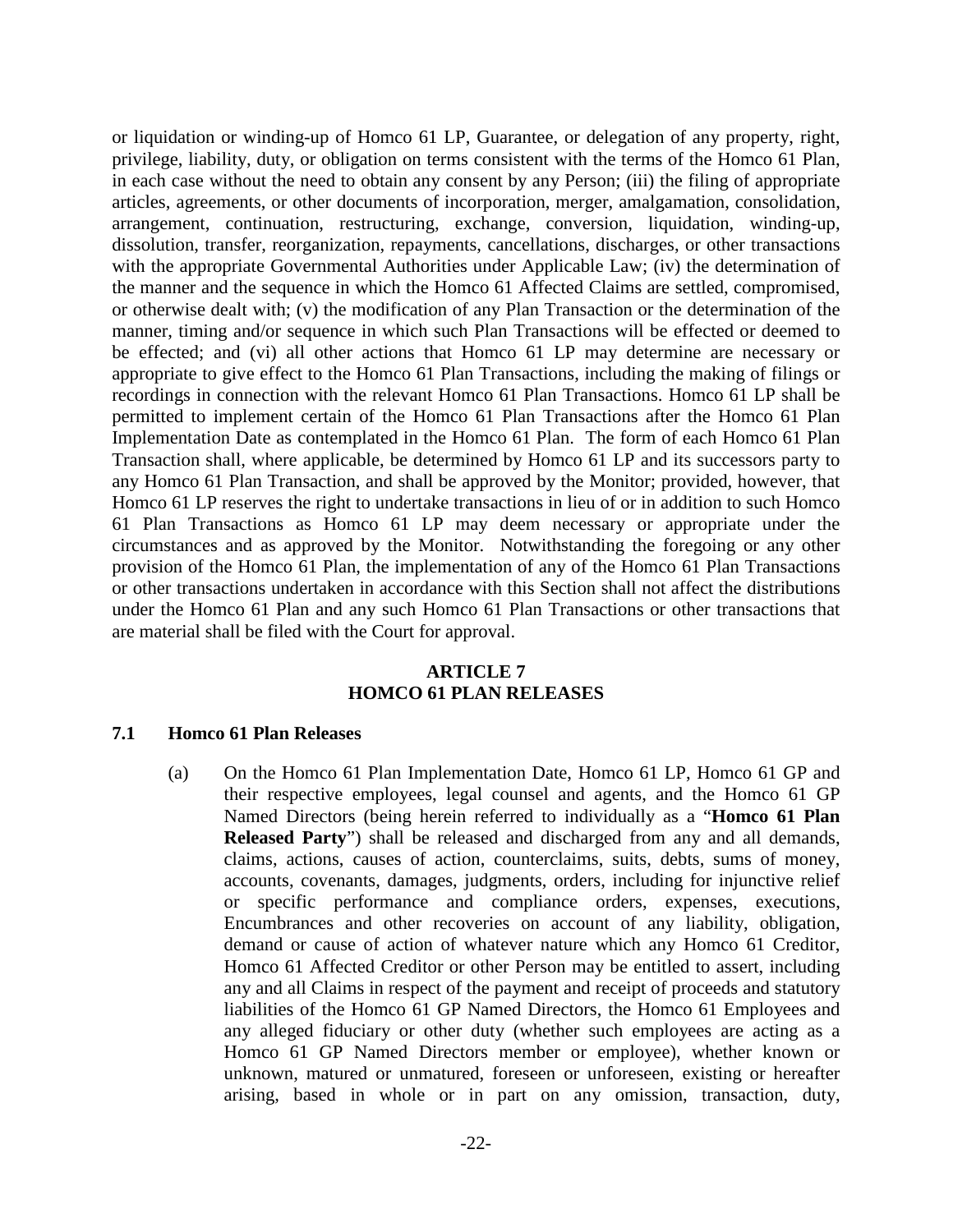responsibility, indebtedness, liability, obligation, dealing or other occurrence existing or taking place on or prior to the later of the Homco 61 Plan Implementation Date and the date on which actions are taken to implement the Homco 61 Plan that are in any way relating to, arising out of or in connection with the Claims, the Business whenever or however conducted, the Homco 61 Plan, the CCAA Proceedings, or any Claim that has been barred or extinguished by the Claims Process Order and all Claims arising out of such actions or omissions shall be forever waived and released (other than the right to enforce Homco 61 LP's obligations under the Homco 61 Plan or any related document), all to the full extent permitted by Applicable Law, provided that nothing herein shall release or discharge (A) any Homco 61 Released Party if such Homco 61 Plan Released Party is judged by the expressed terms of a judgment rendered on a final determination on the merits to have committed criminal, fraudulent or other wilful misconduct or (B) the Homco 61 GP Named Directors with respect to matters set out in section 5.1(2) of the CCAA.

(b) On the Homco 61 Plan Implementation Date, the Trustee, the Monitor, Deloitte and their respective directors (including current directors), officers, employees, advisors, legal counsel and agents (being herein referred to individually as a "**Non-Homco 61 Plan Released Party**", and together with the Homco 61 Plan Released Parties, the "**Homco 61 Plan Released Parties**") shall be released and discharged from any and all demands, claims, actions, causes of action, counterclaims, suits, debts, sums of money, accounts, covenants, damages, judgments, orders, including for injunctive relief or specific performance and compliance orders, expenses, executions, Encumbrances and other recoveries on account of any liability, obligation, demand or cause of action of whatever nature which any Homco 61 Creditor, Homco 61 Affected Creditor or other Person may be entitled to assert, whether known or unknown, matured or unmatured, foreseen or unforeseen, existing or hereafter arising, based in whole or in part on any omission, transaction, duty, responsibility, indebtedness, liability, obligation, dealing or other occurrence existing or taking place on or prior to the later of the Homco 61 Plan Implementation Date and the date on which actions are taken to implement the Homco 61 Plan that are in any way relating to, arising out of or in connection with the Claims, the Business whenever or however conducted, the HII Plan (as it pertains to the administration and final determination of Homco 61 Affected Claims), the Homco 61 Plan, the CCAA Proceedings, or any Claim that has been barred or extinguished by the Claims Process Order and all Claims arising out of such actions or omissions shall be forever waived and released (other than the right to enforce Homco 61 LP's obligations under the Homco 61 Plan or any related document), all to the full extent permitted by Applicable Law, provided that nothing herein shall release or discharge (A) any Non-Homco 61 Plan Released Party if such Non-Homco 61 Plan Released Party is judged by the expressed terms of a judgment rendered on a final determination on the merits to have committed criminal, fraudulent or other wilful misconduct, or (B) the Trustee or its directors or officers, employees, advisors, legal counsel and agents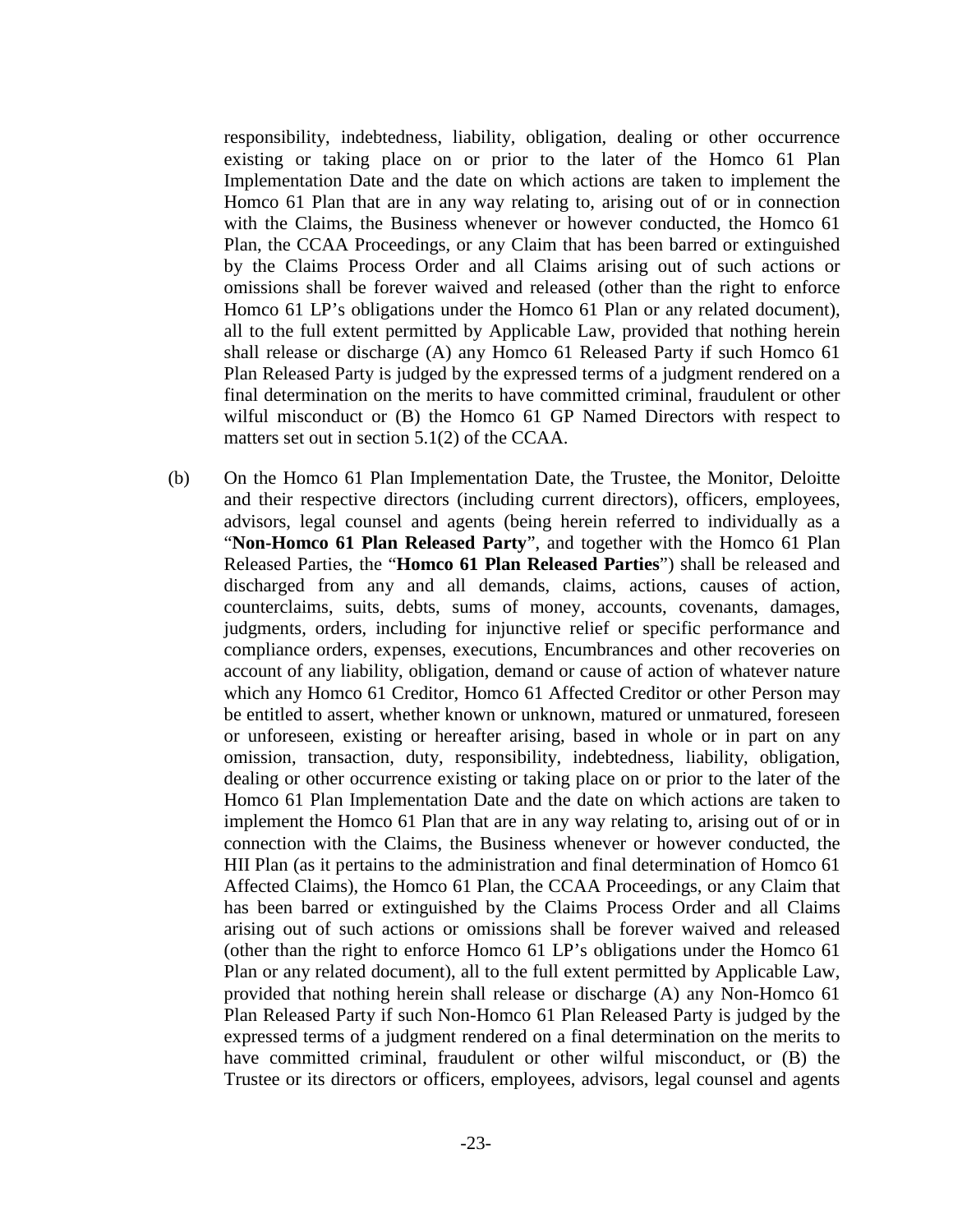retained or employed prior to the Homco 61 Filing Date for any Claims in existence or relating to any period prior to the Homco 61 Filing Date.

- (c) The Homco 61 Sanction Order will enjoin the prosecution, whether directly, derivatively or otherwise, of any Claim, obligation, suit judgment, damage, demand, debt, right, cause of action, liability or interest released, discharged, compromised or terminated pursuant to the Homco 61 Plan.
- (d) Nothing in this Plan shall be interpreted as to restrict the application of Section 21 of the CCAA.

# **ARTICLE 8 COURT SANCTION, HOMCO 61 CONDITIONS PRECEDENT AND IMPLEMENTATION**

### <span id="page-26-1"></span><span id="page-26-0"></span>**8.1 Application for Homco 61 Sanction Order**

If the Required Majority of the Homco 61 Affected Creditors approves the Homco 61 Plan, Homco 61 LP shall apply for the Homco 61 Sanction Order on or before the date set in the Homco 61 Meeting Order for the hearing of the Homco 61 Sanction Order or such later date as the Court may set. The Homco 61 Sanction Order shall not become effective until the Homco 61 Effective Time on the Homco 61 Plan Implementation Date.

## <span id="page-26-2"></span>**8.2 Homco 61 Sanction Order**

The Homco 61 Sanction Order shall, among other things:

- (a) declare that (i) the Homco 61 Plan has been approved by the Required Majority of Homco 61 Affected Creditors with Homco 61 Proven Claims in conformity with the CCAA; (ii) Homco 61 LP has complied with the provisions of the CCAA and the Orders of the Court made in the CCAA Proceedings in all respects; (iii) the Court is satisfied that Homco 61 LP has not done or purported to do anything that is not authorized by the CCAA; and (iv) the Homco 61 Plan and the Homco 61 Plan Transactions contemplated thereby are fair and reasonable;
- (b) declare that as of the Homco 61 Effective Time, the Homco 61 Plan and all associated steps, compromises, transactions, arrangements, and releases effected thereby are approved, binding and effective upon Homco 61 LP, Homco 61 GP, all Homco 61 Affected Creditors, the Homco 61 Plan Released Parties and all other Persons and Parties affected by the Homco 61 Plan as of the Homco 61 Effective Time;
- (c) authorize the Monitor to perform its duties and functions and fulfil its obligations under the Homco 61 Plan to facilitate the implementation thereof;
- (d) declare that the Homco 61 Plan Transactions to be taken and the compromises and releases to be effected on the Homco 61 Plan Implementation Date are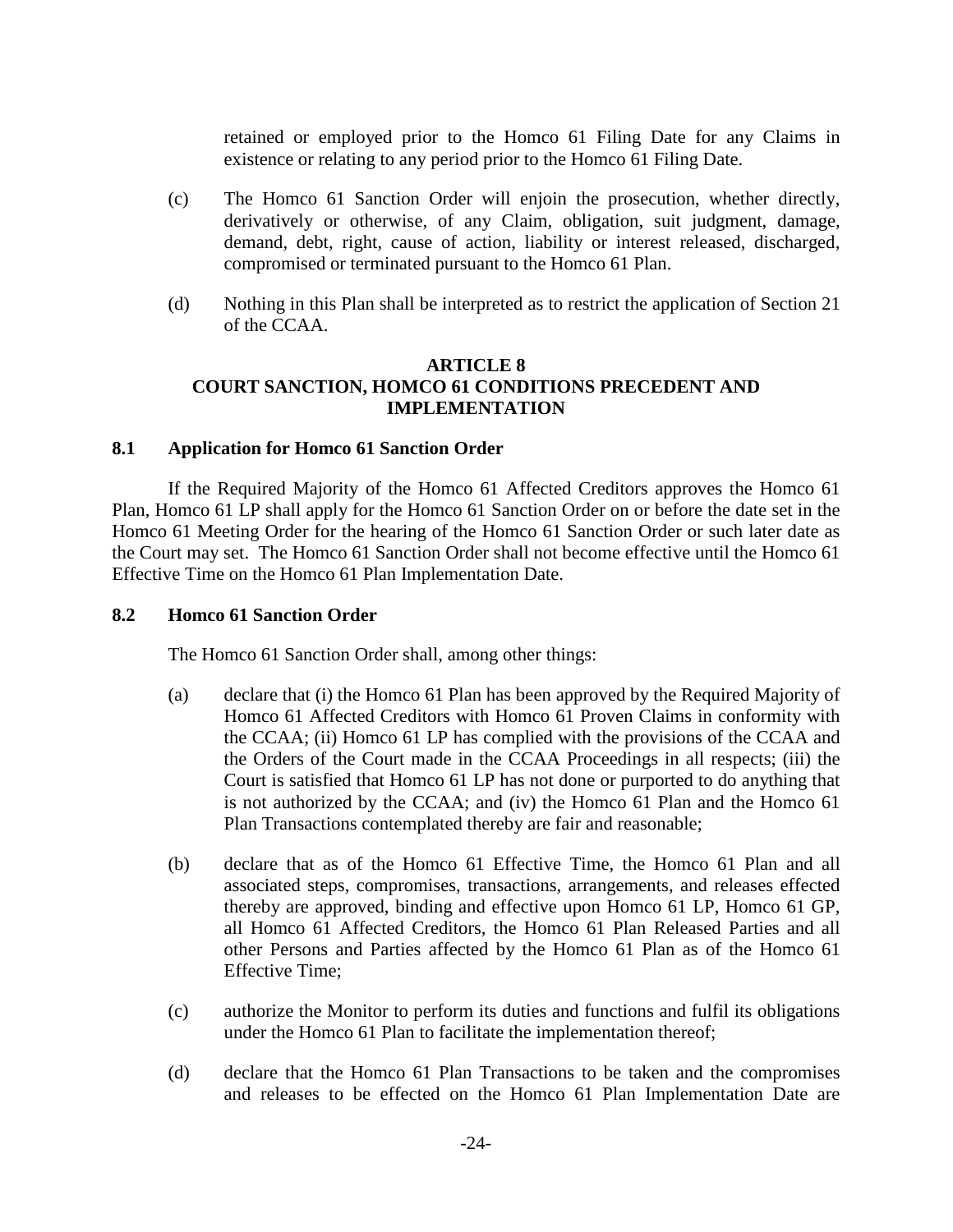deemed to occur and to be effected in the sequential order contemplated by Section 6.2 of the Homco 61 Plan on the Homco 61 Plan Implementation Date, beginning at the Homco 61 Effective Time or at such other time, times, or manner as may be set forth in the Homco 61 Plan;

- (e) compromise, discharge and release the Homco 61 Plan Released Parties from any and all Homco 61 Affected Claims of any nature in accordance with the Homco 61 Plan, and declare that the ability of any Person to proceed against the Homco 61 Released Parties in respect of or relating to any Homco 61 Affected Claims shall be forever discharged and restrained, and all proceedings with respect to, in connection with or relating to such Homco 61 Affected Claims be permanently stayed, subject only to the right of Homco 61 Affected Creditors to receive distributions pursuant to the Homco 61 Plan in respect of their Homco 61 Affected Claims;
- (f) authorize and direct the Monitor to administer and finally determine the Homco 61 Affected Claims of Homco 61 Affected Creditors and to manage the distribution of the HII Homco 61 Distribution directly to such Homco 61 Affected Creditors with Homco 61 Proven Claims in each case under and in accordance with the Claims Process Order, Article 8 and Article 9 of the HII Plan, and Article 5 of the Homco 61 Plan as if the Homco 61 Affected Creditors were Affected Creditors of HII;
- (g) declare that the Monitor shall not be required to establish any cash pools or related cash or non-cash reserves in connection with the administration of Homco 61 Affected Claims, the determination of Homco 61 Proven Claims and the management of the distribution of the HII Homco 61 Distribution directly to such Homco 61 Affected Creditors with Homco 61 Proven Claims and authorize the Monitor to utilize the Cash Pool, the Asset Realization Cash Pool and the Reserves under the HII Plan to administer the Homco 61 Affected Claims and determine the Homco 61 Proven Claims;
- (h) declare that any Homco 61 Affected Claim for which a Homco 61 Proof of Claim has not been filed by the Homco 61 Claims Bar Date in accordance with the Claims Process Order shall be forever barred and extinguished;
- (i) declare that the Stay of Proceedings and protections under the Initial Order be extended to, and including, the Homco 61 Final Distribution Date and, in addition to the parties currently protected thereunder, shall extend to the benefit of the Homco 61 Plan Released Parties;
- (j) deem the Homco 61 GP Named Directors to have resigned without replacement on the Homco 61 Effective Time on the Homco 61 Plan Implementation Date;
- (k) declare that all distributions to and payments by or at the direction of the Monitor, in each case on behalf of Homco 61 LP, to the Homco 61 Affected Creditors with Homco 61 Proven Claims under the Homco 61 Plan are for the account of Homco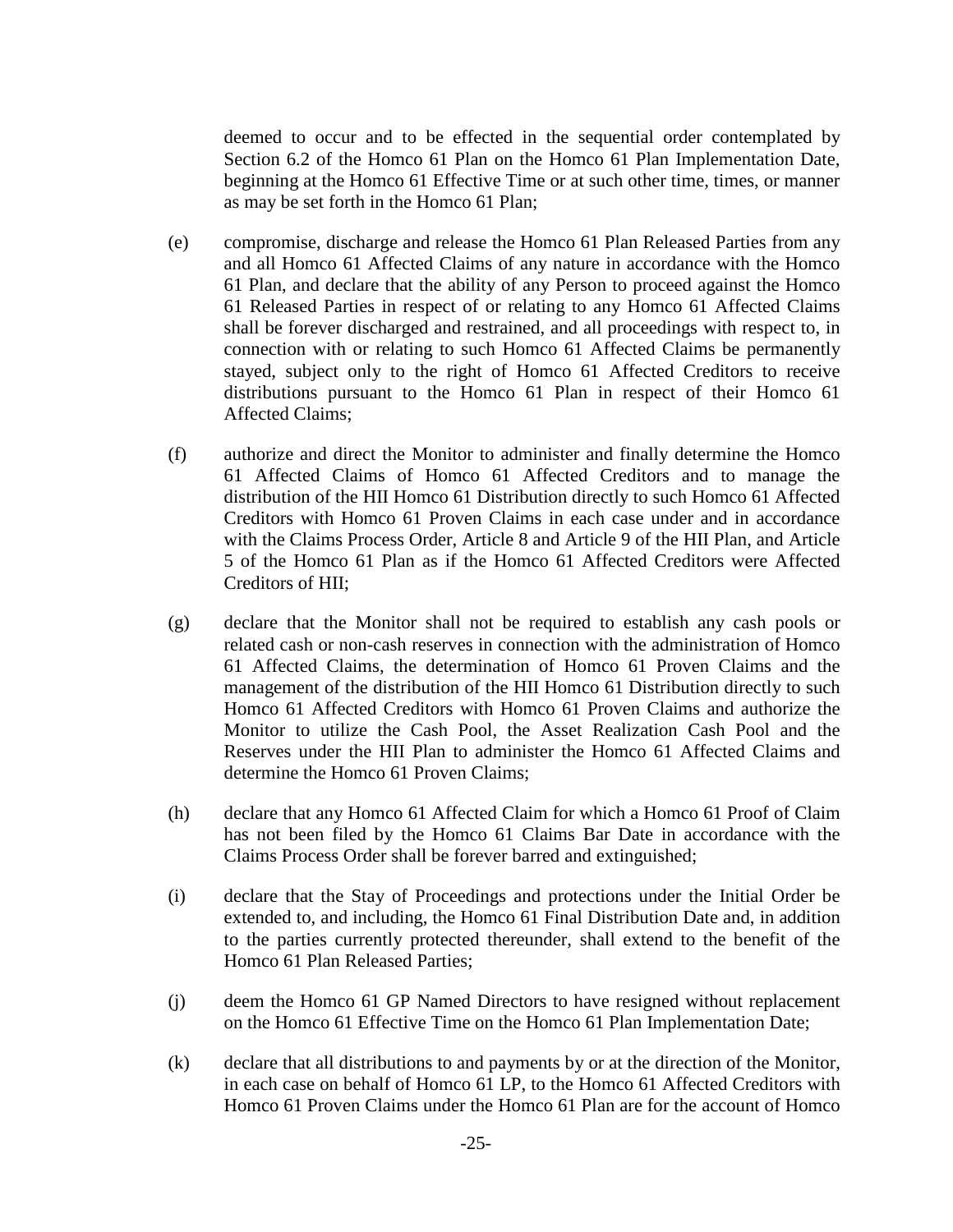61 LP and the fulfillment of its obligations under the Homco 61 Plan including to make distributions to Homco 61 Affected Creditors with Homco 61 Proven Claims;

- (l) declare that the Monitor shall not incur any liability under the Tax Statutes in respect of its making any payments, ordered or permitted under the Homco 61 Sanction Order and is thereby forever released, remised and discharged from any Claims against it under the Tax Statutes or otherwise at law, arising in respect of payments made under the Homco 61 Plan and the Homco 61 Sanction Order and any Claims of such nature are thereby forever barred;
- (m) declare that in no circumstances will the Monitor have any liability for Homco 61 LP's tax liabilities regardless of how or when such liability may have arisen;
- (n) approve the form of Monitor's Homco 61 Plan Implementation Date Certificate, and declare that upon the satisfaction or waiver of the Homco 61 Conditions Precedent to implementation of the Homco 61 Plan set out in Section 8.3, the Monitor shall file the Monitor's Homco 61 Plan Implementation Date Certificate;
- (o) approve the form of Monitor's Homco 61 Plan Completion Certificate, and declare that the Monitor, in its capacity as Monitor, upon completion of its duties to effect distributions in accordance with the Homco 61 Plan, shall file with the Court the Monitor's Homco 61 Plan Completion Certificate stating that all of its duties under the Homco 61 Plan and the Orders have been completed and thereupon, Deloitte shall be deemed to be discharged from its duties as Monitor of Homco 61 LP in the CCAA Proceedings and released of all claims relating to its activities as Monitor of Homco 61 LP;
- (p) approve the Monitor's form of Notice of Final Distribution;
- (q) authorize the Monitor (at its sole election) to seek an order of any court of competent jurisdiction to recognize the Homco 61 Plan and the Homco 61 Sanction Order and to confirm the Homco 61 Plan and the Homco 61 Sanction Order as binding and effective in any appropriate foreign jurisdiction; and
- (r) declare that Homco 61 LP and the Monitor may apply to the Court from time to time for advice and direction in respect of any matters arising from or under the Homco 61 Plan, including without limitation regarding the distribution mechanics thereunder and under the HII Plan and the Homco 61 Plan Transactions.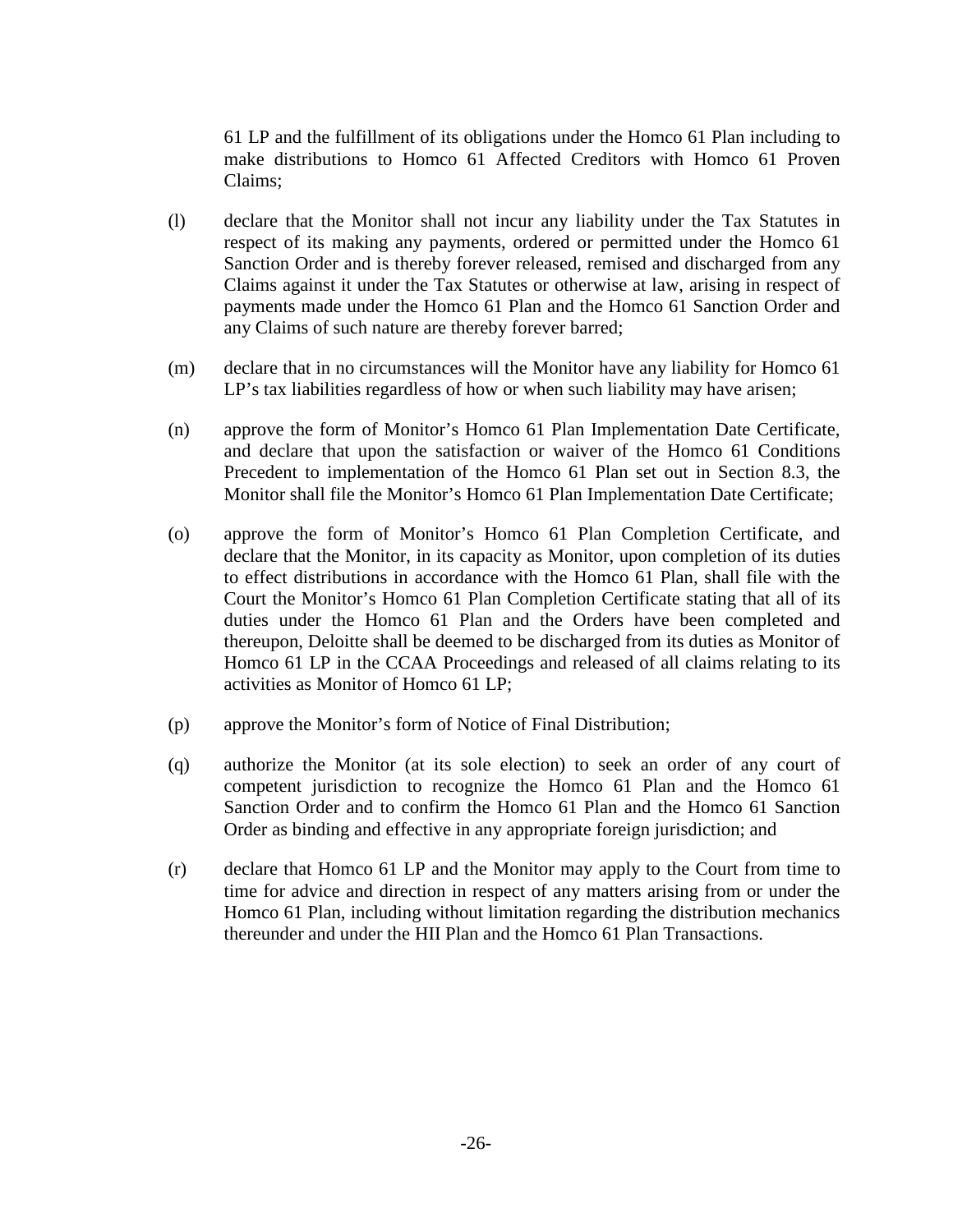#### <span id="page-29-0"></span>**8.3 Homco 61 Conditions Precedent to Implementation of the Homco 61 Plan**

The implementation of the Homco 61 Plan shall be conditional upon the fulfilment or waiver, where applicable, of the following conditions precedent on or before the Homco 61 Effective Time or the date specified therefor (collectively the **"Homco 61 Conditions Precedent"**):

- (a) The HII/Shareco Meeting Order shall have been granted by the Court;
- (b) The HII Plan shall have been approved by the Required Majority (as defined in the HII Plan) at the HII/Shareco Creditors' Meeting, as well as the Court pursuant to the HII/Shareco Sanction and Vesting Order, and that Plan Implementation Date under the HII Plan shall have occurred;
- (c) Homco 61 LP shall have satisfied its Homco 61 Post-Filing Trade Payables in the ordinary course or provision shall have been made in respect thereof as a Homco 61 Administrative Reserve Cost in the Administrative Reserve under the HII Plan to the satisfaction of the Monitor;
- (d) All material consents, declarations, rulings, certificates or approvals of or by any Governmental Authority as may be considered necessary by Homco 61 LP and the Monitor in respect of the Homco 61 Plan Transactions shall have been obtained;
- (e) The Homco 61 Plan shall have been approved by the Required Majority of the Homco 61 Affected Creditors in the Homco 61 Unsecured Creditors' Class at the Homco 61 Creditors' Meeting; and
- (f) The Homco 61 Sanction Order shall have been granted by the Court in form satisfactory to Homco 61 LP and the Monitor, and for greater certainty shall be in full force and effect and not reversed, stayed, varied or amended.

### <span id="page-29-1"></span>**8.4 Monitor's Certificate**

Upon delivery of written notice from Homco 61 LP of the fulfilment or waiver of the Homco 61 Conditions Precedent to implementation of the Homco 61 Plan as set out in Section 8.3 of the Homco 61 Plan, the Monitor shall deliver the Monitor's Homco 61 Plan Implementation Date Certificate to Homco 61 LP. Following the Homco 61 Plan Implementation Date, the Monitor shall file such certificate with the Court and shall post a copy of same on the Website.

### **ARTICLE 9 GENERAL**

### <span id="page-29-3"></span><span id="page-29-2"></span>**9.1 Binding Effect**

On the Homco 61 Plan Implementation Date: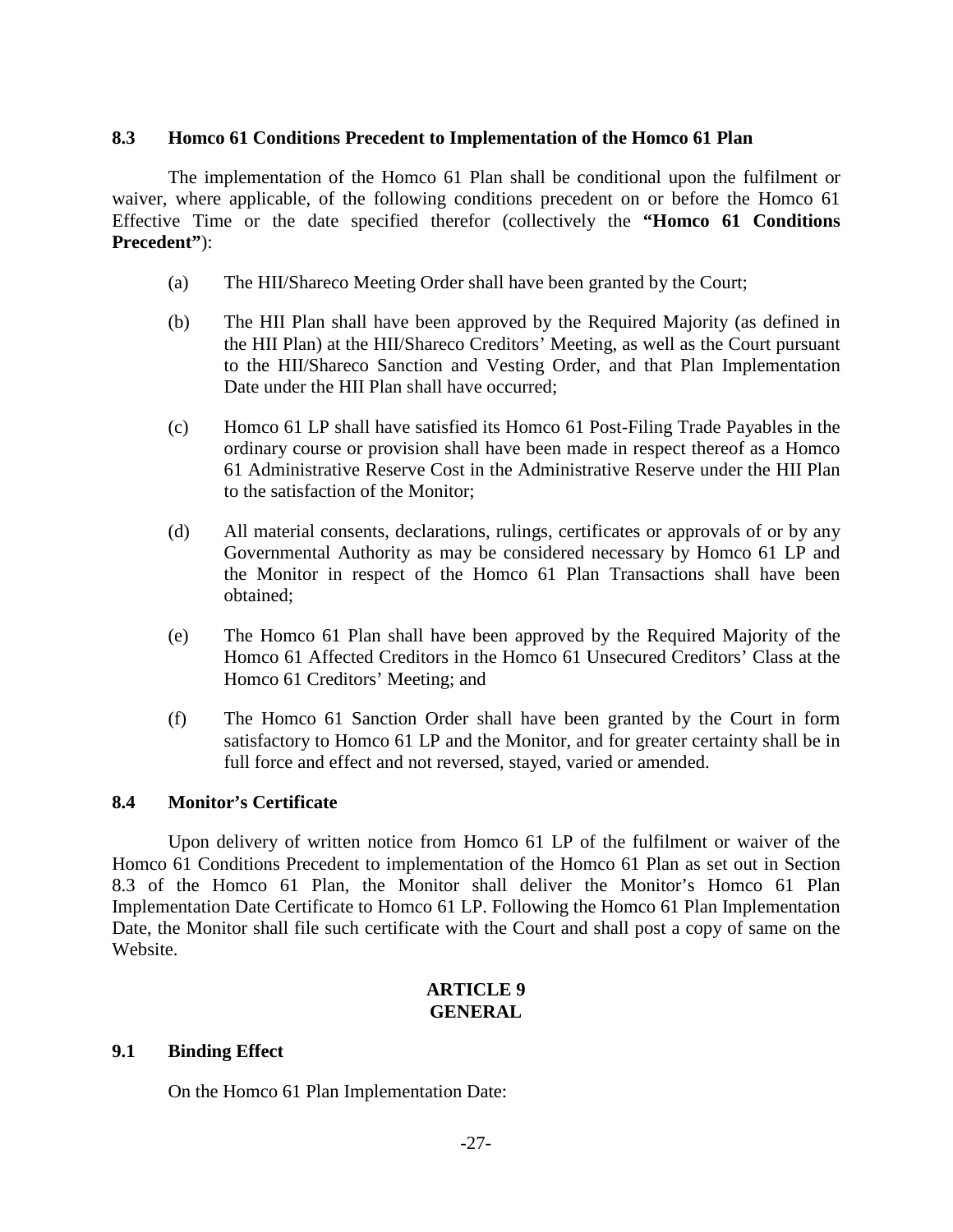- (a) the Homco 61 Plan will become effective at the Homco 61 Effective Time and the Homco 61 Plan Transactions will be implemented;
- (b) the treatment of Homco 61 Affected Claims under the Homco 61 Plan shall be final and binding for all purposes and enure to the benefit of Homco 61 LP, Homco 61 GP, all Homco 61 Affected Creditors, the Homco 61 Plan Released Parties and all other Persons and Parties named or referred to in, or subject to, the Homco 61 Plan and their respective heirs, executors, administrators and other legal representatives, successors and assigns;
- (c) all Homco 61 Affected Claims shall be and shall be deemed to be forever discharged and released, excepting only the obligations to make distributions in respect of such Homco 61 Affected Claims in the manner and to the extent provided for in the Homco 61 Plan;
- (d) each Person named or referred to in, or subject to the Homco 61 Plan, will be deemed to have consented and agreed to all of the provisions of the Homco 61 Plan, in its entirety; and
- (e) each Person named or referred to in, or subject to the Homco 61 Plan, shall be deemed to have executed and delivered to Homco 61 LP all consents, releases, directions, assignments and waivers, statutory or otherwise, required to implement and carry out the Homco 61 Plan in its entirety.

### <span id="page-30-0"></span>**9.2 Waiver of Defaults**

From and after the Homco 61 Plan Implementation Date, all Persons shall be deemed to have waived any and all defaults of Homco 61 LP then existing or previously committed by Homco 61 LP, or caused by Homco 61 LP, directly or indirectly, or non-compliance with any covenant, warranty, representation, undertaking, positive or negative pledge, term, provision, condition or obligation, expressed or implied, in any contract, instrument, credit document, lease, guarantee, agreement for sale, deed, licence, permit or other agreement, written or oral, and any and all amendments or supplements thereto, existing between such Person and Homco 61 LP arising directly or indirectly from the filing by Homco 61 LP under the CCAA and the implementation of the Homco 61 Plan and any and all notices of default and demands for payment or any step or proceeding taken or commenced in connection therewith under any such agreement shall be deemed to have been rescinded and of no further force or effect, provided that nothing shall be deemed to excuse Homco 61 LP from performing its obligations under the Homco 61 Plan or be a waiver of defaults by Homco 61 LP under the Homco 61 Plan and the related documents. This Section does not affect the rights of any Person to pursue any recoveries for a Claim that may be obtained from a guarantor (other than Homco 61 LP) and any security granted by such guarantor.

### <span id="page-30-1"></span>**9.3 Homco 61 Claims Bar Date**

Nothing in the Homco 61 Plan extends or shall be interpreted as extending or amending the Homco 61 Claims Bar Date, or gives or shall be interpreted as giving any rights to any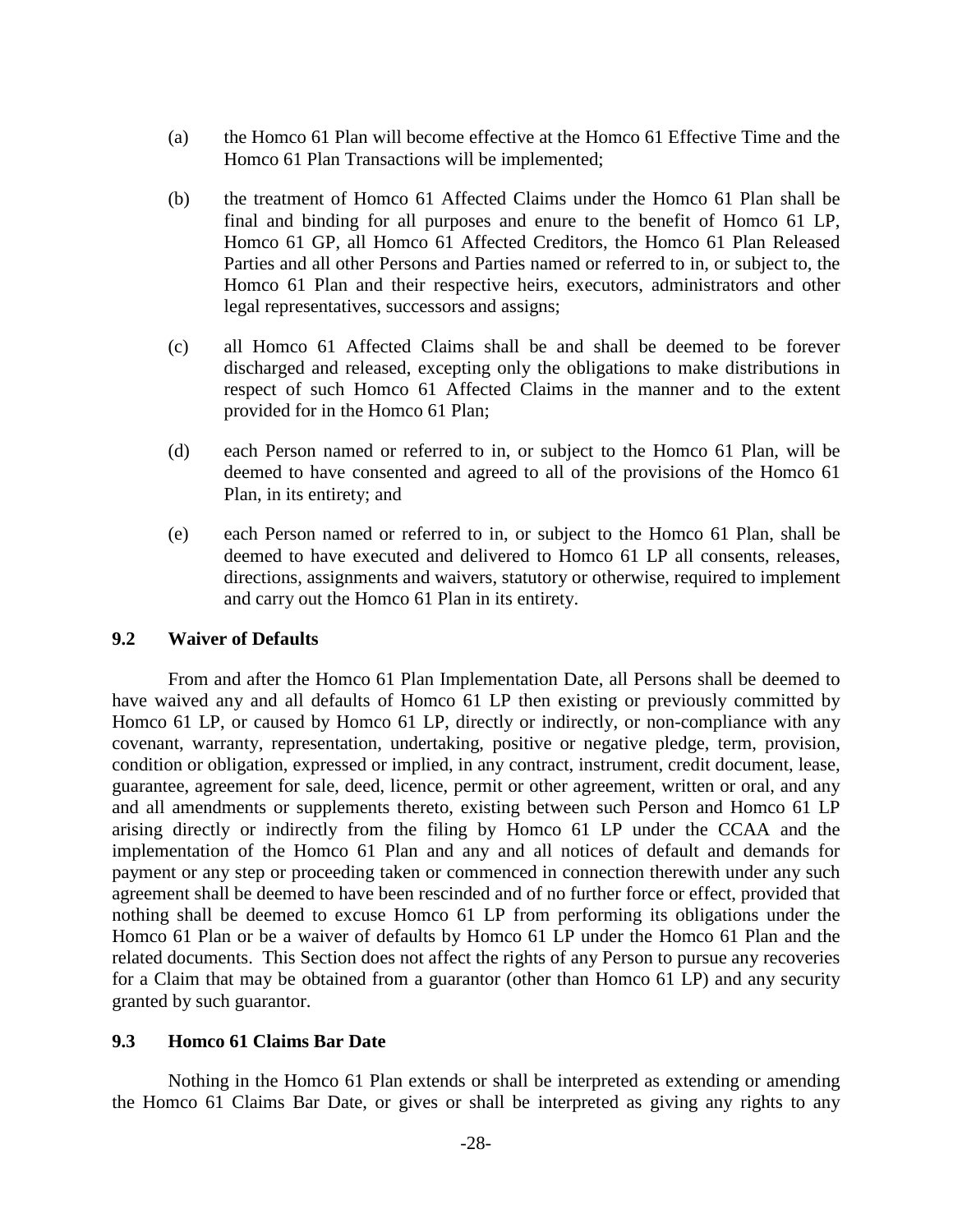Person in respect of Claims that have been barred or extinguished pursuant to the Claims Process Order.

## <span id="page-31-0"></span>**9.4 Deeming Provisions**

In the Homco 61 Plan, the deeming provisions are not rebuttable and are conclusive and irrevocable.

## <span id="page-31-1"></span>**9.5 Non-Consummation**

Homco 61 LP reserves the right to revoke or withdraw the Homco 61 Plan at any time prior to the Homco 61 Plan Sanction Date with the consent of the Monitor. If Homco 61 LP revokes or withdraws the Homco 61 Plan, or if the Homco 61 Sanction Order is not issued or if the Homco 61 Plan Implementation Date does not occur, (a) the Homco 61 Plan shall be null and void in all respects, (b) any settlement or compromise embodied in the Homco 61 Plan (including the fixing or limiting to an amount certain any Claim including the Bond 6 Homco 61 Claim), or any document or agreement executed pursuant to the Homco 61 Plan shall be deemed null and void, and (c) nothing contained in the Homco 61 Plan, and no acts taken in preparation for consummation of the Homco 61 Plan, including in respect of the Bond 6 Homco 61 Claim, shall (i) constitute or be deemed to constitute a waiver or release of any Claims by or against Homco 61 LP or any other Person; (ii) prejudice in any manner the rights of Homco 61 LP or any other Person in any further proceedings involving Homco 61 LP; or (iii) constitute an admission of any sort by Homco 61 LP or any other Person.

# <span id="page-31-2"></span>**9.6 Modification of the Plan**

- (a) Homco 61 LP reserves the right, at any time and from time to time prior to or at the Homco 61 Creditors' Meeting, both prior to and during the Homco 61 Creditors' Meeting, to amend, restate, modify and/or supplement the Plan; provided (i) if made prior to or at the Homco 61 Creditors' Meeting, such amendment, restatement, modification or supplement shall be communicated to the Homco 61 Affected Creditors in the manner required by the Homco 61 Meeting Order, and (ii) if made following the Homco 61 Creditors' Meeting, such amendment, restatement, modification or supplement shall be approved by the Court following notice to the Affected Creditors.
- (b) Notwithstanding Section 9.6(a), any amendment, restatement, modification and/or supplement the Homco 61 Plan may be made by Homco 61 LP with the consent of the Monitor, or pursuant to an Order, at any time and from time to time, provided that it concerns a matter which, in the opinion of Homco 61 LP, acting reasonably, is of an administrative nature required to better give effect to the implementation of the Homco 61 Plan and the Homco 61 Sanction Order or to cure any errors, omissions or ambiguities and is not materially adverse to the financial or economic interests of the Homco 61 Affected Creditors.
- (c) Any amended, restated, modified or supplementary Homco 61 Plan or Plans filed with the Court and, if required by this Section, approved by the Court, shall, for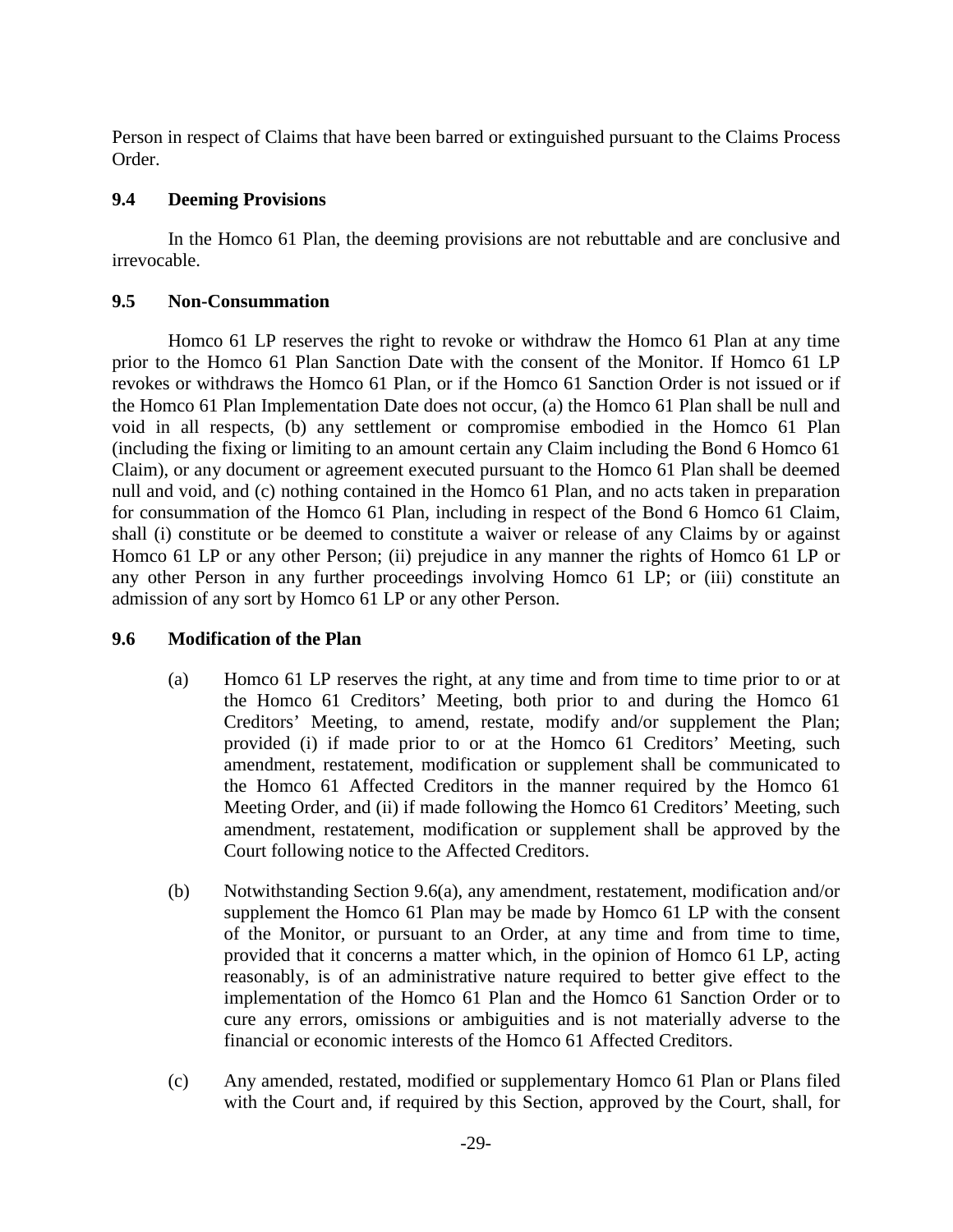all purposes, be and be deemed to be a part of, and incorporated, in the Homco 61 Plan.

#### <span id="page-32-0"></span>**9.7 Paramountcy**

Except with respect to the Homco 61 Unaffected Claims, from and after the Homco 61 Effective Time on the Homco 61 Plan Implementation Date, any conflict between:

- (a) the Homco 61 Plan; and
- (b) the covenants, warranties, representations, terms, conditions, provisions or obligations, expressed or implied, of any contract, mortgage, security agreement, indenture, trust indenture, loan agreement, commitment letter, agreement for sale, constating documents of Homco 61 LP and Homco 61 GP, lease or other agreement, written or oral and any and all amendments or supplements thereto existing between any Person and Homco 61 LP as at the Homco 61 Plan Implementation Date;

will be deemed to be governed by the terms, conditions and provisions of the Homco 61 Plan and the Homco 61 Sanction Order, which shall take precedence and priority.

### <span id="page-32-1"></span>**9.8 Severability of Plan Provisions**

If, prior to the Homco 61 Plan Sanction Date, any term or provision of the Homco 61 Plan is held by the Court to be invalid, void or unenforceable, the Court, at the request of Homco 61 LP and with the consent of the Monitor, shall have the power to either (a) sever such term or provision from the balance of the Homco 61 Plan and provide Homco 61 LP with the option to proceed with the implementation of the balance of the Homco 61 Plan as of and with effect from the Homco 61 Plan Implementation Date, or (b) alter and interpret such term or provision to make it valid or enforceable to the maximum extent practicable, consistent with the original purpose of the term or provision held to be invalid, void or unenforceable, and such term or provision shall then be applicable as altered or interpreted. Notwithstanding any such holding, alteration or interpretation, and provided that Homco 61 LP proceeds with the implementation of the Homco 61 Plan, the remainder of the terms and provisions of the Homco 61 Plan shall remain in full force and effect and shall in no way be affected, impaired or invalidated by such holding, alteration or interpretation.

### <span id="page-32-2"></span>**9.9 Responsibilities of the Monitor**

The Monitor is acting in its capacity as Monitor in the CCAA Proceedings with respect to Homco 61 LP and not in its personal or corporate capacity for any and all acts, or decisions to not act in the implementation of the HII Plan and the Homco 61 Plan, whether same occurs before or after the Plan Implementation Date. The Monitor is acting and will continue to act in its capacity as Monitor in the CCAA Proceedings with respect to the HII Group Entities and not in its personal and corporate capacities while establishing and administering the Cash Reserves (including any adjustments with respect to same), opening a DRS Account, holding the Non-Core Business Assets Notes, selecting a Trading Platform and establishing any of the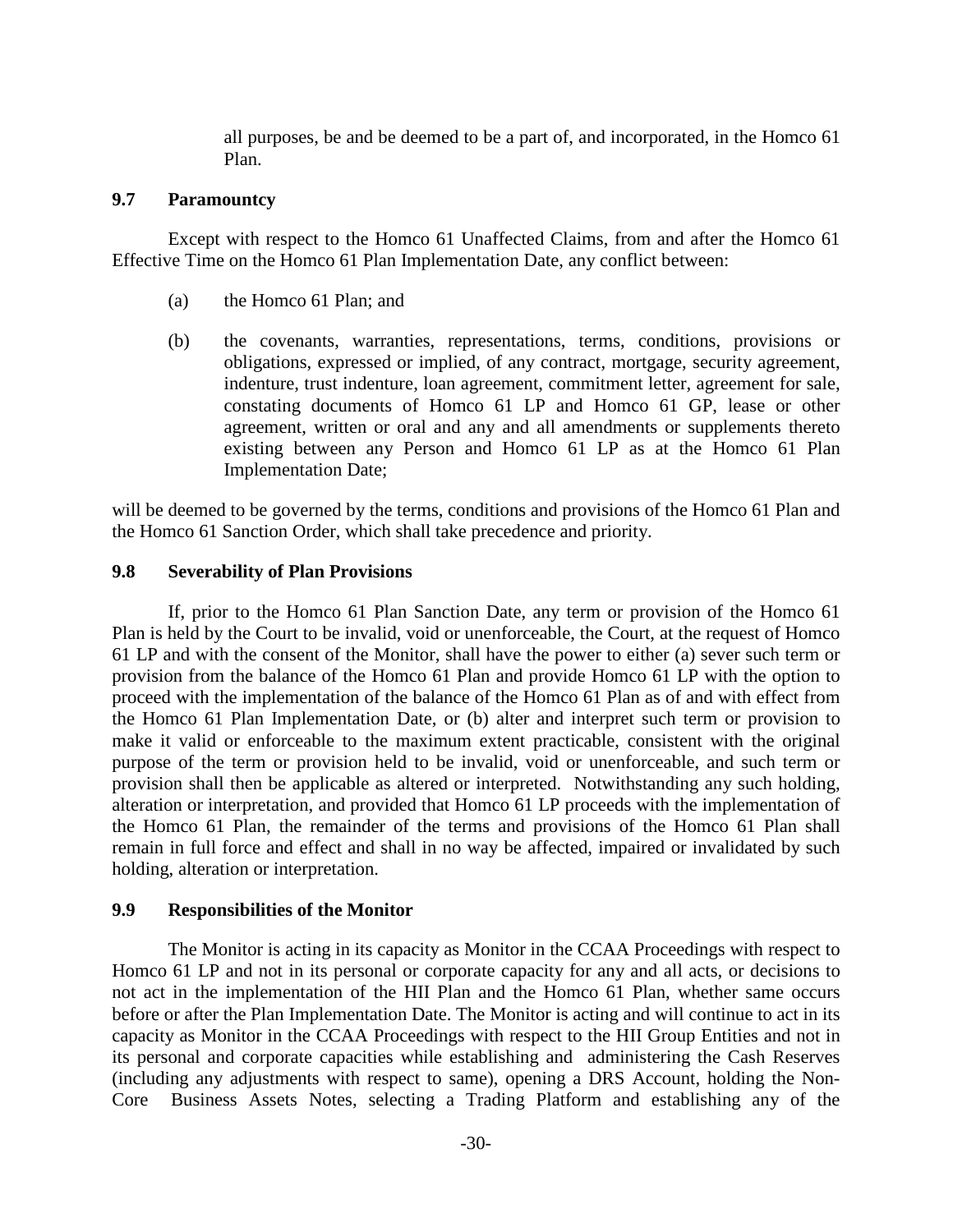Distribution Dates, Materials Record Date, Effective Time, or the timing or sequence of the Plan Transactions under the HII Plan or the Homco 61 Plan. The Monitor will not be responsible or liable for any obligations of Homco 61 LP, including with respect to the payment of the Homco 61 Administrative Reserve Costs and the making of distributions or the receipt of any distribution by a Homco 61 Affected Creditor pursuant to the Homco 61 Plan. The Monitor will have the powers and protections granted to it by the Homco 61 Plan, the CCAA, the Initial Order, the HII/Shareco Meeting Order, the Homco 61 Meeting Order, the Homco 61 Sanction and Vesting Order, and any other Order made in the CCAA Proceedings.

### <span id="page-33-0"></span>**9.10 Different Capacities**

Persons who are affected by the Homco 61 Plan may be affected in more than one capacity. Unless expressly provided herein to the contrary, a Person will be entitled to participate hereunder in each such capacity. Any action taken by a Person in one capacity will not affect such Person in any other capacity, unless expressly agreed by the Person in writing or unless its Claims overlap or are otherwise duplicative.

### <span id="page-33-1"></span>**9.11 Notices**

Any notice of other communication to be delivered hereunder must be in writing and reference the Homco 61 Plan and may, subject as hereinafter provided, be made or given by personal delivery, ordinary mail or by facsimile or email addressed to the respective Parties as follows:

If to Homco 61 LP:

c/o Homburg Invest Inc. 32 Akerley Boulevard Dartmouth, Nova Scotia B3B 1N1 Attention: Mr. Jan Schöningh, President and Chief Executive Officer and Mr. James F. Miles, Chief Financial Officer Fax: (514) 841-9618 Email: jschoningh@hinvest.ca / jmiles@hinvest.ca with a copy to: Osler, Hoskin & Harcourt LLP 1000 De la Gauchetiere Street West Suite 2100 Montreal, Quebec H3B 4W5 Attention: Mr. Vitale Santoro and Ms. Sandra Abitan Fax: (514) 904-8101 Email: vsantoro@osler.com / sabitan@osler.com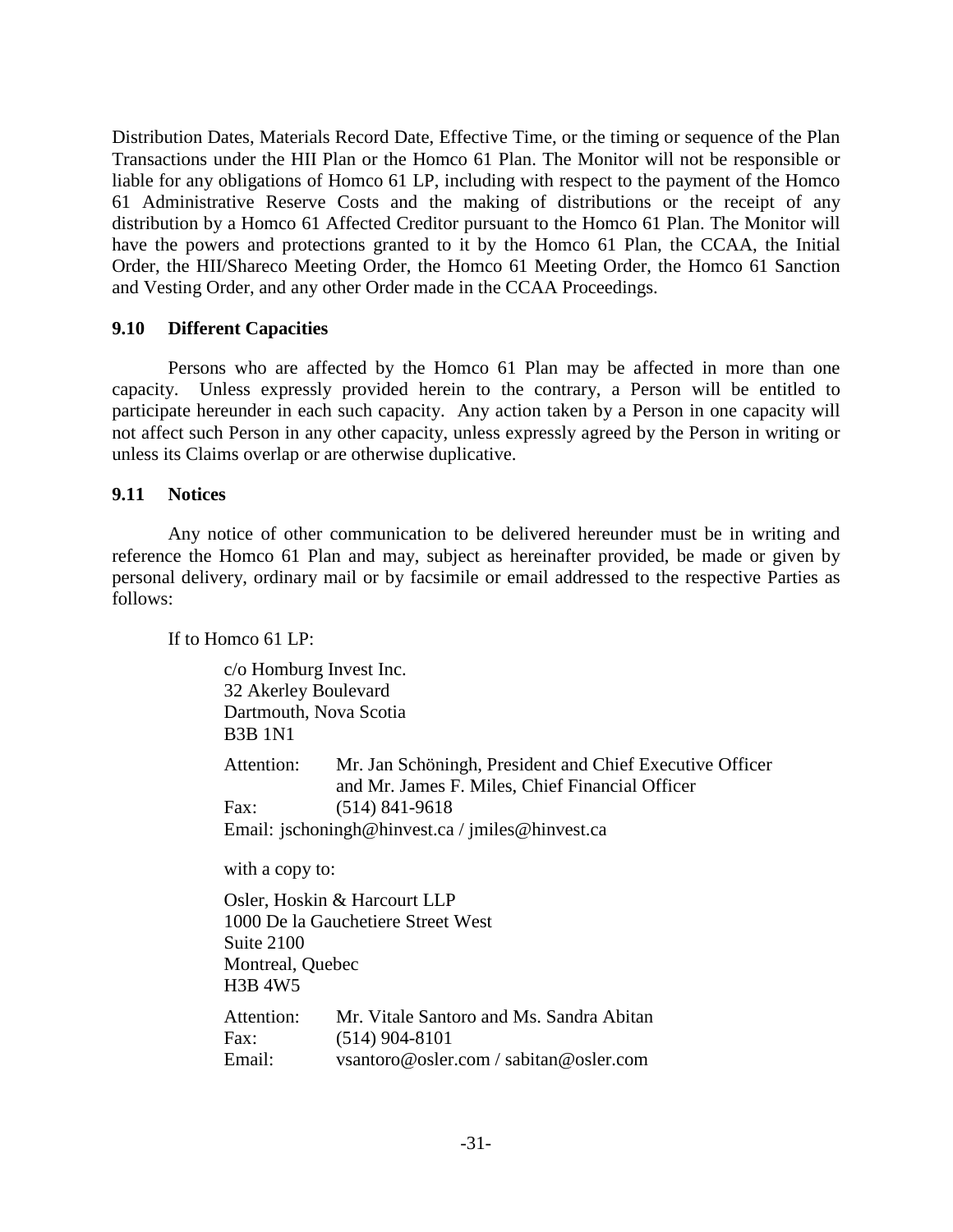If to a Creditor:

to the address or facsimile number or email address for such Creditor specified in the Proof of Claim or Letter of Instruction filed by such Creditor;

If to the Monitor:

|                                  | Samson Belair/Deloitte & Touche Inc.           |
|----------------------------------|------------------------------------------------|
| 1 Place Ville Marie              |                                                |
| Suite 3000                       |                                                |
| Montreal, Quebec                 |                                                |
| <b>H3B 4T9</b>                   |                                                |
| Attention:                       | Mr. Pierre Laporte and Mr. Jean-Francois Nadon |
| Fax:                             | $(514)$ 390-4103                               |
| Email:                           | pilaporte@deloitte.ca/jnadon@deloitte.ca       |
| with a copy to:                  |                                                |
| McCarthy Tetrault LLP            |                                                |
|                                  | 1000 De la Gauchetiere Street West             |
| Suite 2500                       |                                                |
| Montreal, Quebec                 |                                                |
| H <sub>3</sub> B OA <sub>2</sub> |                                                |
| Attention:                       | Mr. Mason Poplaw and Mr. Clemens Mayr          |
| Fax:                             | $(514)$ 875-6246                               |
| Email:                           | mpoplaw@mccarthy.ca / cmayr@mccarthy.ca        |

or to such other address as any party may from time to time notify the others in accordance with this Section. Any such communication so given or made shall be deemed to have been given or made and to have been received on the day of delivery if delivered, or on the day of faxing or sending by other means of recorded electronic communication, provided that such day in either event is a Business Day and the communication is so delivered, faxed or sent before 5:00 p.m. on such day. Otherwise, such communication shall be deemed to have been given and made and to have been received on the next following Business Day.

### <span id="page-34-0"></span>**9.12 Further Assurances**

Each of the Persons named or referred to in, or subject to, the Homco 61 Plan will execute and deliver all such documents and instruments and do all such acts and things as may be necessary or desirable to carry out the full intent and meaning of the Homco 61 Plan and to give effect to the transactions contemplated herein.

**DATED** as of the 25th day of April, 2013.